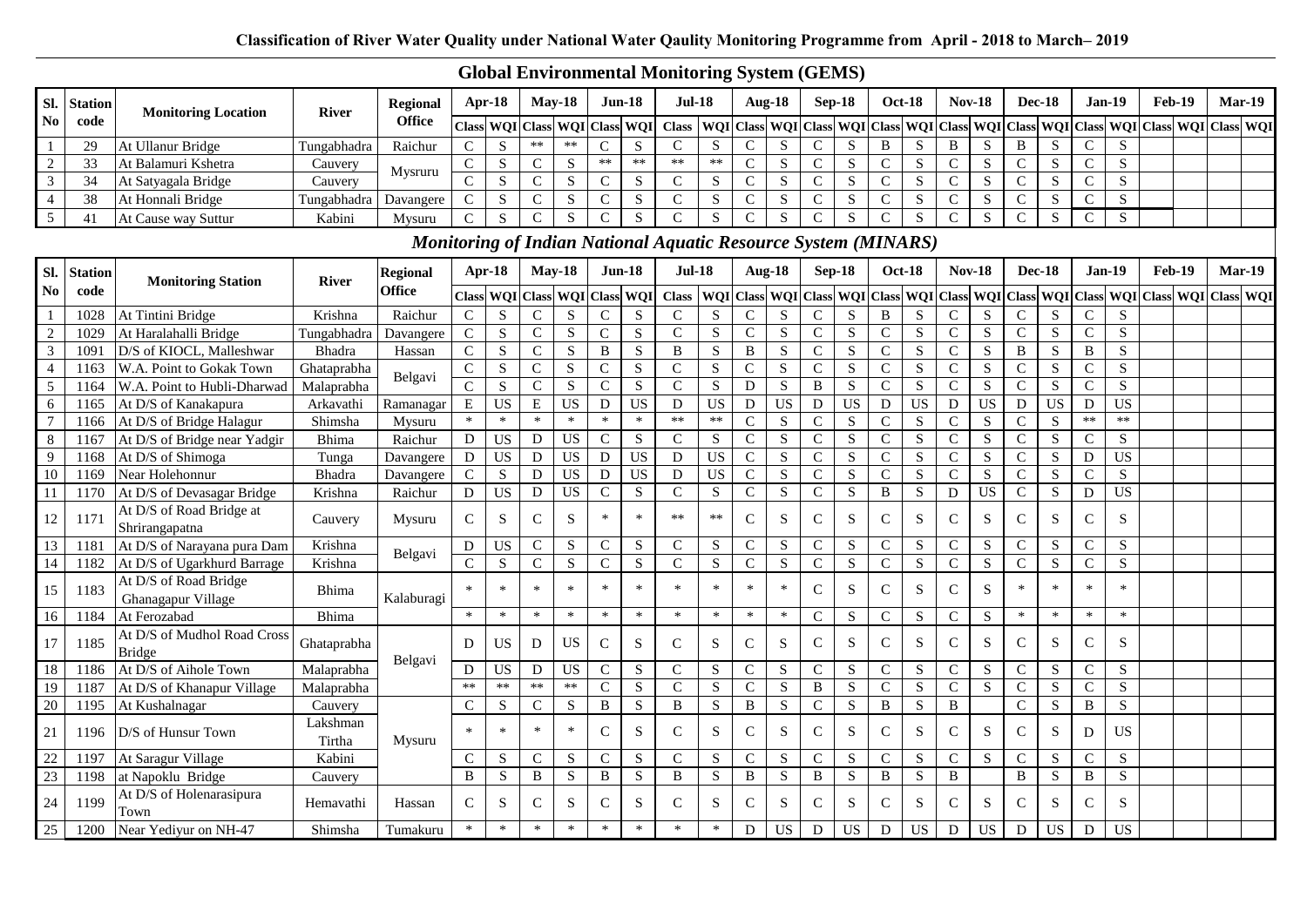| Sl.            | <b>Station</b> | <b>Monitoring Station</b>                                                 | <b>River</b>       | <b>Regional</b>  |                | Apr-18                 | <b>May-18</b>  |                         | <b>Jun-18</b>  |             | <b>Jul-18</b>  |                 | <b>Aug-18</b>                     |                 |                | $Sep-18$        |                | <b>Oct-18</b>   | <b>Nov-18</b>  |                         | <b>Dec-18</b>  |                     |               | <b>Jan-19</b>   | <b>Feb-19</b> |                         | Mar-19 |  |
|----------------|----------------|---------------------------------------------------------------------------|--------------------|------------------|----------------|------------------------|----------------|-------------------------|----------------|-------------|----------------|-----------------|-----------------------------------|-----------------|----------------|-----------------|----------------|-----------------|----------------|-------------------------|----------------|---------------------|---------------|-----------------|---------------|-------------------------|--------|--|
| N <sub>0</sub> | code           |                                                                           |                    | <b>Office</b>    | <b>Class</b>   | <b>WOI</b>             | <b>Class</b>   | <b>WQI</b> Class        |                | <b>WOI</b>  | <b>Class</b>   |                 | <b>WQI</b> Class <b>WQI</b> Class |                 |                | <b>WOI</b>      | Class          | WQI             | <b>Class</b>   |                         |                | WQI Class WQI Class |               |                 |               | WQI Class WQI Class WQI |        |  |
| 26             | 1386           | D/S of Karekura Village                                                   | Cauvery            | Mysuru           | $\mathsf{C}$   | S                      | $\mathsf{C}$   | S                       | $\ast$         | $\ast$      | $**$           | $**$            | $\mathbf C$                       | ${\bf S}$       | $\mathsf{C}$   | ${\bf S}$       | $\mathsf{C}$   | S               | $\mathbf C$    | ${\bf S}$               | $\mathsf{C}$   | S                   | $\mathsf{C}$  | S               |               |                         |        |  |
| 27             | 1387           | D/S of Bhadravathi City                                                   | Bhadra             | Davangere        | ${\bf D}$      | <b>US</b>              | D              | <b>US</b>               | ${\rm D}$      | <b>US</b>   | $\mathcal{C}$  | S               | ${\rm D}$                         | $\overline{US}$ | D              | $\overline{US}$ | D              | $\overline{US}$ | ${\rm D}$      | $\overline{US}$         | D              | <b>US</b>           | $\mathbf D$   | $\overline{US}$ |               |                         |        |  |
| 28             | 1388           | <b>Ulsoor LakeTraining Centre</b><br>of                                   | Cauvery<br>Basin   | <b>City East</b> | D              | <b>US</b>              | D              | <b>US</b>               | D              | <b>US</b>   | D              | <b>US</b>       | D                                 | <b>US</b>       | $\ast\ast$     | $\ast\ast$      | D              | <b>US</b>       | D              | <b>US</b>               | D              | <b>US</b>           | D             | <b>US</b>       |               |                         |        |  |
| 29             | 1444           | At D/S of West Coast Paper<br>Mills                                       | Kali               | Dharwad          | $\mathsf{C}$   | ${\bf S}$              | ${\bf C}$      | ${\bf S}$               | ${\bf C}$      | ${\bf S}$   | $\mathsf{C}$   | ${\bf S}$       | $\mathbf C$                       | ${\bf S}$       | $\mathsf{C}$   | S               | ${\bf C}$      | ${\bf S}$       | ${\bf C}$      | ${\bf S}$               | ${\bf C}$      | ${\bf S}$           | $\mathsf{C}$  | ${\bf S}$       |               |                         |        |  |
| 30             | 1445           | Kabini, W.A. Point at<br>KIADB, Nanjangud                                 | Kabini             | Mysuru           | $\mathsf{C}$   | S                      | $\mathsf{C}$   | S                       | $\mathbf C$    | S           | $\mathcal{C}$  | S               | $\mathsf{C}$                      | S               | $\mathsf{C}$   | S               | $\mathsf{C}$   | S               | $\mathbf C$    | S                       | $\mathbf C$    | S                   | $\mathcal{C}$ | S               |               |                         |        |  |
| 31             | 1446           | Hebbala Valley near Mandya                                                | Hebbala            |                  | $\ast$         | $\ast$                 | $\mathbf C$    | S                       | $\ast$         | $\ast$      | $**$           | $**$            | $\mathsf{C}$                      | ${\bf S}$       | Ε              | <b>US</b>       | $\mathbf C$    | ${\bf S}$       | ${\bf C}$      | ${\bf S}$               | $\mathbf E$    | <b>US</b>           | ${\bf E}$     | <b>US</b>       |               |                         |        |  |
| 32             | 1888           | Bhima River Confluence of<br>Jewagri Town Sewage<br><b>Disposal Point</b> | Bhima              | Kalaburagi       |                | $\ast$                 | $\ast$         | $\ast$                  | $\ast$         | $\ast$      | $\ast$         | $\ast$          | $\ast$                            | $\ast$          | $\mathsf{C}$   | S               | $\mathsf{C}$   | S               | $\mathbf C$    | S                       | $\ast$         | $\ast$              | $\ast$        | $\ast$          |               |                         |        |  |
| 33             | 1889           | Ankali Bridge Along<br>Chikkodi Kagwad Road                               | Krishna            | Belgavi          | $\mathbf C$    | S                      | ${\bf C}$      | S                       | ${\bf C}$      | S           | $\mathsf{C}$   | ${\bf S}$       | $\mathbf C$                       | S               | $\mathbf C$    | S               | ${\bf C}$      | S               | ${\bf C}$      | S                       | $\mathbf C$    | ${\bf S}$           | $\mathbf C$   | ${\bf S}$       |               |                         |        |  |
| 34             | 1891           | Manjra at D/S in Intake point<br>to                                       | Manjra             | Bidar            | $\ast$         | $\ast$                 | $\ast$         | $\ast$                  | $\ast$         | $\ast$      | $\ast$         | $\ast$          | $\ast$                            | $\ast$          | $\ast$         | $\ast$          | $\ast$         |                 | $\ast$         | $\ast$                  | $\ast$         | $\ast$              | $\ast$        | $\ast$          |               |                         |        |  |
| 35             | 1892           | Netravathi U/S of Dharma<br>Stala at Water Supply Intake                  | Netravathi         | Mangaluru        | B              | S                      | B              | ${\bf S}$               | $\, {\bf B}$   | S           | B              | S               | B                                 | ${\bf S}$       | B              | S               | B              | S               | $\, {\bf B}$   | S                       | $\, {\bf B}$   | ${\bf S}$           | B             | S               |               |                         |        |  |
| 36             | 1893           | Yagachi River Near Pumping<br><b>Stations Hassan City</b>                 | Yagachi            | Hassan           | C              | S                      | ${\bf C}$      | S                       | ${\bf C}$      | S           | $\mathcal{C}$  | ${\bf S}$       | $\mathsf{C}$                      | S               | $\mathbf C$    | S               | ${\bf C}$      | S               | ${\bf C}$      | S                       | $\mathbf C$    | ${\bf S}$           | $\mathsf{C}$  | S               |               |                         |        |  |
| 37             | 1894           | U/S Uppinagady Town Before<br>Confluence with river<br>Nethravathi        | Kumara<br>Dhara    | Mangaluru        | B              | S                      | B              | S                       | B              | S           | $\mathcal{C}$  | S               | B                                 | S               | B              | S               | B              | S               | B              | S                       | B              | ${\bf S}$           | B             | S               |               |                         |        |  |
| 38             | 1895           | Kagina D/S of Sewage<br>disposal point                                    | Kagina             | Kalaburagi       | *              | $\ast$                 | $\ast$         | $\ast$                  | $\ast$         | $\ast$      | $\mathsf{C}$   | ${\bf S}$       | $\ast$                            | $\ast$          | $\mathbf C$    | S               | ${\bf C}$      | S               | $\ast$         | $\ast$                  | $\ast$         | $\ast$              | $\ast$        | $\ast$          |               |                         |        |  |
| 39             | 1896           | Confluence point of Tunga<br>and Bhadra at Kudli                          | Tunga-<br>Bhadra   | Davangere        | ${\bf C}$      | S                      | D              | <b>US</b>               | D              | <b>US</b>   | $\mathbf C$    | S               | $\mathbf C$                       | S               | $\mathbf C$    | S               | $\mathbf C$    | S               | ${\bf C}$      | S                       | $\mathbf C$    | ${\bf S}$           | $\mathsf{C}$  | S               |               |                         |        |  |
| 40             | 2763           | Asangi Village                                                            | Asangi nalla       | Belgavi          | ${\rm D}$      | $\mathbf{U}\mathbf{S}$ | ${\bf E}$      | <b>US</b>               | ${\bf C}$      | ${\bf S}$   | $\mathbf D$    | $\overline{US}$ | $\mathbf C$                       | ${\bf S}$       | ${\bf C}$      | ${\bf S}$       | $\mathbf C$    | ${\bf S}$       | ${\bf C}$      | ${\bf S}$               | $\mathsf{C}$   | ${\bf S}$           | $\mathsf{C}$  | ${\bf S}$       |               |                         |        |  |
| 41             | 2764           | At Badami Bridge                                                          | Malaprabha         |                  | $\overline{D}$ | $\overline{US}$        | $\overline{D}$ | $\overline{US}$         | $\overline{C}$ | S           | $\mathbf C$    | $\mathbf S$     | $\mathsf{C}$                      | S               | $\mathsf{C}$   | ${\bf S}$       | $\mathbf{C}$   | ${\bf S}$       | $\overline{C}$ | ${\bf S}$               | $\mathbf C$    | S                   | $\mathbf C$   | ${\bf S}$       |               |                         |        |  |
| 42             | 2765           | U/S of MPM                                                                | <b>Bhadra</b>      |                  | $\mathsf{C}$   | ${\bf S}$              | ${\bf C}$      | ${\bf S}$               | ${\bf C}$      | S           | $\mathsf{C}$   | S               | $\mathsf{C}$                      | S               | $\mathbf C$    | S               | $\mathbf C$    | S               | ${\bf C}$      | S                       | $\mathsf{C}$   | S                   | $\mathsf{C}$  | S               |               |                         |        |  |
| 43             | 2766           | At New Bridge                                                             | Tungabhadra        |                  | $\mathsf{C}$   | S                      | $\overline{C}$ | $\overline{\mathbf{S}}$ | $\overline{C}$ | $\mathbf S$ | $\mathbf C$    | ${\bf S}$       | $\overline{C}$                    | $\overline{S}$  | $\overline{C}$ | $\overline{S}$  | $\overline{C}$ | $\overline{S}$  | $\overline{C}$ | $\overline{S}$          | $\mathsf{C}$   | S                   | $\mathbf C$   | ${\bf S}$       |               |                         |        |  |
| 44             | 2767           | U/S of HPF Old Bridge                                                     | Tungabhadra        | Davangere        | $\mathsf{C}$   | S                      | $\mathbf C$    | S                       | $\overline{C}$ | $\mathbf S$ | $\mathbf C$    | ${\bf S}$       | $\mathbf C$                       | S               | $\mathbf{C}$   | S               | $\mathbf{C}$   | ${\bf S}$       | $\overline{C}$ | ${\bf S}$               | $\mathbf C$    | S                   | $\mathbf C$   | ${\bf S}$       |               |                         |        |  |
| 45             | 2768           | $D/S$ of $HPF$                                                            | Tungabhadra        |                  | $\overline{D}$ | <b>US</b>              | $\mathbf C$    | ${\bf S}$               | $\mathbf D$    | <b>US</b>   | $\mathbf C$    | ${\bf S}$       | $\mathbf C$                       | ${\bf S}$       | $\mathsf C$    | ${\bf S}$       | $\mathbf D$    | $\overline{US}$ | $\mathbf D$    | US                      | ${\bf E}$      | US                  | ${\rm D}$     | $\overline{US}$ |               |                         |        |  |
| 46             | 2769           | At Jack Well Point                                                        | Tungabhadra        |                  | $\mathsf{C}$   | S                      | $\overline{C}$ | $\overline{S}$          | $\overline{C}$ | ${\bf S}$   | $\overline{C}$ | $\overline{S}$  | $\overline{C}$                    | $\overline{S}$  | ${\bf D}$      | $\overline{US}$ | $\overline{C}$ | $\overline{S}$  | $\overline{C}$ | $\overline{\mathbf{S}}$ | $\mathsf{C}$   | ${\bf S}$           | $\mathbf C$   | $\overline{S}$  |               |                         |        |  |
| 47             | 2770           | At Harihar Water Supply                                                   | Tungabhadra        |                  | $\mathsf{C}$   | $\mathbf S$            | ${\bf D}$      | <b>US</b>               | ${\bf D}$      | <b>US</b>   | $\mathbf C$    | ${\bf S}$       | $\mathsf C$                       | ${\bf S}$       | D              | <b>US</b>       | $\mathbf D$    | <b>US</b>       | $\mathbf D$    | US                      | ${\bf D}$      | US                  | $\mathbf D$   | US              |               |                         |        |  |
| 48             | 2771           | U/S of KIOCL                                                              | Bhadra             | Hassan           | $\mathsf{C}$   | S                      | $\mathbf C$    | S                       | $\, {\bf B}$   | S           | $\, {\bf B}$   | S               | $\, {\bf B}$                      | S               | $\mathsf{C}$   | S               | B              | ${\bf S}$       | $\, {\bf B}$   | S                       | B              | ${\bf S}$           | $\, {\bf B}$  | ${\bf S}$       | 6             |                         |        |  |
| 49             | 2772           | D/S of Kattemalavadi                                                      | Lakshman<br>Tirtha | Mysuru           | $\ast$         | $\ast$                 | $\ast$         | $\ast$                  | $\mathbf C$    | S           | $\mathcal{C}$  | ${\bf S}$       | $\mathbf C$                       | S               | $\mathsf{C}$   | ${\bf S}$       | $\mathbf C$    | ${\bf S}$       | $\mathbf C$    | ${\bf S}$               | $\mathsf{C}$   | ${\bf S}$           | $\mathsf{C}$  | S               |               |                         |        |  |
| 50             | 2773           | At Bannur Bridge                                                          | Cauvery            |                  | $\mathbf{C}$   | ${\bf S}$              | $\mathsf{C}$   | ${\bf S}$               | $\mathbf C$    | $\mathbf S$ | $\mathbf C$    | ${\bf S}$       | $\mathbf C$                       | $\mathbf S$     | $\overline{C}$ | S               | $\mathbf C$    | $\mathbf S$     | $\mathbf C$    | S                       | $\overline{C}$ | S                   | $\mathbf C$   | S               |               |                         |        |  |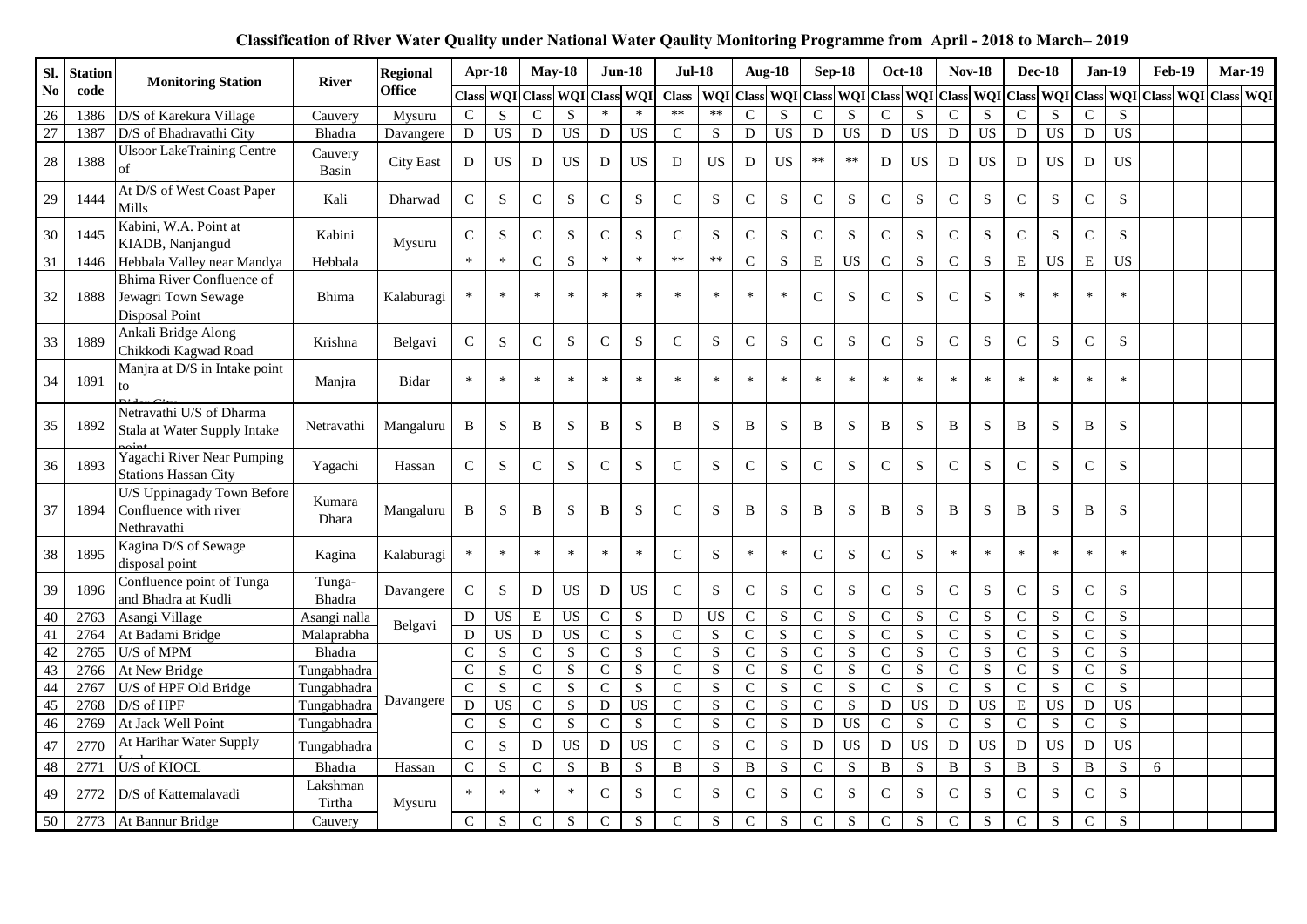| SI.                    | <b>Station</b> | <b>Monitoring Station</b>                                              | <b>River</b>        | <b>Regional</b> |                | Apr-18              | <b>May-18</b>  |                 | <b>Jun-18</b>  |                 | <b>Jul-18</b>                       |                         |                | <b>Aug-18</b>           | Sep-18         |                         |                | <b>Oct-18</b>   | <b>Nov-18</b>  |                 | <b>Dec-18</b>  |                 | <b>Jan-19</b>  |                | <b>Feb-19</b>                                 | <b>Mar-19</b>    |
|------------------------|----------------|------------------------------------------------------------------------|---------------------|-----------------|----------------|---------------------|----------------|-----------------|----------------|-----------------|-------------------------------------|-------------------------|----------------|-------------------------|----------------|-------------------------|----------------|-----------------|----------------|-----------------|----------------|-----------------|----------------|----------------|-----------------------------------------------|------------------|
| $\mathbf{N}\mathbf{0}$ | code           |                                                                        |                     | <b>Office</b>   |                | Class WQI Class WQI |                |                 | <b>Class</b>   | WQI             | Class   WQI Class   WQI Class   WQI |                         |                |                         |                |                         |                | Class WQI Class |                |                 |                |                 |                |                | WQI   Class   WQI   Class   WQI   Class   WQI | <b>Class WQI</b> |
| 51                     | 2774           | At Ranganathittu                                                       | Cauvery             | Mysuru          | ${\bf C}$      | ${\bf S}$           | $\mathsf{C}$   | S               | $\ast$         | $\ast$          | $**$                                | $**$                    | $\mathbf C$    | ${\bf S}$               | $\mathsf{C}$   | ${\bf S}$               | $\mathbf C$    | S               | $\mathbf C$    | ${\bf S}$       | $\mathbf C$    | S               | $\mathsf{C}$   | S              |                                               |                  |
| $\overline{52}$        | 2775           | At Bathing Ghat, Nanjanagud                                            | Kabini              |                 | ${\bf E}$      | $\overline{US}$     | $\overline{E}$ | $\overline{US}$ | ${\bf D}$      | $\overline{US}$ | $\mathbf C$                         | S                       | $\mathbf C$    | S                       | $\mathbf{C}$   | S                       | $\mathbf C$    | S               | $\overline{C}$ | S               | $\mathbf C$    | S               | $\mathbf C$    | S              |                                               |                  |
| $\overline{53}$        | 2776           | D/S of Gangawathi                                                      | Tungabhadra         | Raichur         | $\mathbf C$    | S                   | $\ast$         | $\ast$          | $\mathbf C$    | ${\bf S}$       | $\mathcal{C}$                       | ${\bf S}$               | $\mathbf C$    | S                       | $\mathsf{C}$   | S                       | B              | ${\bf S}$       | $\bf{B}$       | S               | B              | S               | $\mathbf C$    | S              |                                               |                  |
| 54                     | 2777           | At Shahabad Bridge                                                     | Kagina              | Kalaburagi      | $\ast$         | $\ast$              | $*$            | $\ast$          | $\ast$         | $\ast$          | $\mathbf C$                         | S                       | $\ast$         | $\ast$                  | $\mathbf C$    | S                       | $\mathbf{C}$   | $\mathbf S$     | $\ast$         | $\ast$          | $\ast$         | $\ast$          | $\ast$         | $\ast$         |                                               |                  |
| 55                     | 2778           | T.G. Halli Reservoir                                                   | Arkavathi           | R.R. Nagar      | ${\bf D}$      | $\overline{US}$     | D              | $\overline{US}$ | D              | <b>US</b>       | D                                   | <b>US</b>               | D              | <b>US</b>               | D              | $\overline{US}$         | $\mathbf D$    | $\overline{US}$ | D              | $\overline{US}$ | $\mathbf D$    | $\overline{US}$ | ${\rm D}$      | <b>US</b>      |                                               |                  |
| 56                     | 2779           | Hesaraghatta Reservoir                                                 | Arkavathi           | Dasarahalli     | D              | US                  | D              | <b>US</b>       | ${\bf D}$      | <b>US</b>       | D                                   | $\overline{US}$         | $\mathbf D$    | <b>US</b>               | ${\rm D}$      | $\overline{US}$         | ${\bf E}$      | US              | ${\rm D}$      | $\overline{US}$ | ${\bf D}$      | <b>US</b>       | ${\bf D}$      | <b>US</b>      |                                               |                  |
| $\overline{57}$        | 2780           | U/S of WCPM, Dandeli                                                   | Kali                | Dharwad         | $\overline{C}$ | $\overline{S}$      | $\overline{C}$ | $\overline{S}$  | $\overline{C}$ | $\mathbf S$     | $\overline{C}$                      | $\overline{S}$          | $\overline{C}$ | $\overline{S}$          | $\overline{C}$ | $\overline{\mathbf{S}}$ | $\overline{C}$ | $\overline{S}$  | $\overline{D}$ | <b>US</b>       | $\overline{D}$ | <b>US</b>       | $\overline{C}$ | $\overline{S}$ |                                               |                  |
| 58                     | 2781           | D/S of Alamatti Dam                                                    | Krishna             | Belgavi         | $\mathbf{D}$   | <b>US</b>           | $\mathbf D$    | <b>US</b>       | $\overline{C}$ | S               | D                                   | $\overline{US}$         | $\mathbf C$    | $\overline{\mathbf{S}}$ | $\mathbf{C}$   | $\overline{S}$          | $\overline{C}$ | $\overline{S}$  | $\overline{C}$ | S               | $\mathsf{C}$   | S               | $\mathbf C$    | S              |                                               |                  |
| 59                     | 3558           | Dodesugur bridge gaugung<br>Station                                    | Tungabhadra         | Raichur         | $\ast$         | $\ast$              | $\ast$         |                 | $\mathbf C$    | S               | $\ast$                              | $\ast$                  | $\mathsf{C}$   | S                       | $\mathcal{C}$  | ${\bf S}$               | $\mathbf C$    | ${\bf S}$       | $\mathbf C$    | ${\bf S}$       | D              | <b>US</b>       | $\mathsf{C}$   | S              |                                               |                  |
| 60                     | 3562           | Thumbe water supply station<br>to Mangalore city                       | Nethravathi         | Mangaluru       | B              | S                   | B              | S               | B              | S               | B                                   | S                       | B              | S                       | B              | S                       | B              | S               | B              | S               | B              | S               | B              | S              |                                               |                  |
| 61                     | 3563           | U/s of Uppinangady town                                                | Nethravathi         |                 | $\mathbf{B}$   | S                   | B              | S               | $\, {\bf B}$   | $\mathbf S$     | B                                   | S                       | $\mathbf C$    | S                       | B              | S                       | B              | ${\bf S}$       | $\, {\bf B}$   | ${\bf S}$       | $\, {\bf B}$   | ${\bf S}$       | $\bf{B}$       | $\overline{S}$ |                                               |                  |
| 62                     | 3566           | <b>KRS Dam Mandya</b>                                                  | Cauvery             |                 | $\mathsf{C}$   | S                   | $\mathbf C$    | S               | $\ast$         | $\ast$          | $**$                                | $\ast\ast$              | $\mathbf C$    | S                       | $\mathbf C$    | S                       | $\mathbf{C}$   | ${\bf S}$       | $\overline{C}$ | ${\bf S}$       | $\mathbf C$    | $\mathbf S$     | $\mathsf{C}$   | S              |                                               |                  |
| 63                     | 3567           | D/s Shimsha near Madduar<br>town                                       | Shimsha             |                 | $\ast$         | $\ast$              | $\ast$         | ×               | $\ast$         | $\ast$          | $**$                                | $**$                    | $\mathsf{C}$   | S                       | $\ast$         | $\ast$                  | E              | <b>US</b>       | ${\bf E}$      | <b>US</b>       | $\mathbf C$    | S               | D              | US             |                                               |                  |
| 64                     | 3568           | Water supply intakepoint to<br>Srirangapatna town                      | Cauvery             |                 | $\mathsf{C}$   | S                   | C              | S               | $\ast$         | $\ast$          | $**$                                | $**$                    | $\mathsf{C}$   | ${\bf S}$               | $\mathsf{C}$   | S                       | $\mathsf{C}$   | S               | ${\bf C}$      | ${\bf S}$       | $\mathsf{C}$   | ${\bf S}$       | $\mathsf{C}$   | S              |                                               |                  |
| 65                     | 3569           | Water supply intake point to<br>Mandya town                            | Cauvery             |                 | $\mathsf{C}$   | S                   | $\mathbf C$    | S               | $\ast$         | $\ast$          | $**$                                | $**$                    | $\mathbf C$    | S                       | $\mathbf C$    | S                       | $\mathbf C$    | S               | $\mathbf C$    | ${\bf S}$       | $\mathbf C$    | S               | $\mathbf C$    | S              |                                               |                  |
| 66                     | 3570           | D/s of KR Nagar bridge                                                 | Cauvery             |                 | $\mathsf{C}$   | ${\bf S}$           | $\mathsf{C}$   | ${\bf S}$       | $\mathsf C$    | ${\bf S}$       | $\mathbf C$                         | ${\bf S}$               | ${\bf C}$      | ${\bf S}$               | $\mathsf C$    | ${\bf S}$               | $\mathsf{C}$   | ${\bf S}$       | ${\bf C}$      | ${\bf S}$       | ${\bf C}$      | ${\bf S}$       | ${\bf C}$      | S              |                                               |                  |
| 67                     | 3571           | U/s of KR Nagar                                                        | Cauvery             |                 | $\overline{C}$ | $\overline{S}$      | $\overline{C}$ | $\overline{S}$  | $\overline{C}$ | $\overline{S}$  | $\overline{C}$                      | $\overline{\mathbf{S}}$ | $\overline{C}$ | $\overline{S}$          | $\overline{C}$ | $\overline{S}$          | $\overline{C}$ | $\overline{S}$  | $\overline{C}$ | $\overline{S}$  | $\overline{C}$ | $\overline{S}$  | $\mathbf C$    | S              |                                               |                  |
| 68                     | 3572           | Water supply intake point to<br>Hunsur town                            | Lakshman<br>Thirtha |                 | $\mathsf{C}$   | S                   | $\mathbf C$    | S               | $\mathsf{C}$   | S               | $\mathcal{C}$                       | S                       | $\mathsf{C}$   | S                       | $\mathsf{C}$   | S                       | $\mathsf{C}$   | S               | ${\bf C}$      | S               | $\mathsf{C}$   | ${\bf S}$       | $\mathsf{C}$   | S              |                                               |                  |
| 69                     | 3573           | D/s of Kushalanagar town                                               | Cauvery             |                 | $\mathbf C$    | S                   | $\mathsf{C}$   | ${\bf S}$       | $\, {\bf B}$   | S               | $\mathbf B$                         | ${\bf S}$               | $\, {\bf B}$   | ${\bf S}$               | $\, {\bf B}$   | S                       | B              | ${\bf S}$       | $\, {\bf B}$   | ${\bf S}$       | $\, {\bf B}$   | $\mathbf S$     | $\mathbf B$    | S              |                                               |                  |
| 70                     | 3574           | Water supply intake point to<br>Madikeri town (Kootehole)              | Cauvery             | Mysuru          | B              | S                   | B              | S               | B              | S               | B                                   | S                       | B              | S                       | B              | S                       | B              | S               | B              | S               | B              | ${\bf S}$       | B              | S              |                                               |                  |
| 71                     | 3575           | U/s Intake point to<br>Nanjanagud                                      | Kabini              |                 | $\mathsf{C}$   | S                   | C              | S               | ${\bf C}$      | S               | $\mathcal{C}$                       | S                       | ${\bf C}$      | S                       | $\mathbf C$    | S                       | $\mathsf{C}$   | S               | ${\bf C}$      | S               | $\mathsf{C}$   | ${\bf S}$       | $\mathbf C$    | S              |                                               |                  |
| 72                     | 3576           | Water supply intake point to<br>Mysore pump house                      | Cauvery             |                 | $\mathsf{C}$   | ${\bf S}$           | $\mathbf C$    | S               | $\mathbf C$    | ${\bf S}$       | $\mathcal{C}$                       | S                       | $\mathbf C$    | S                       | $\mathsf{C}$   | ${\bf S}$               | $\mathsf{C}$   | S               | $\mathbf C$    | ${\bf S}$       | $\mathbf C$    | S               | $\mathsf{C}$   | S              |                                               |                  |
| 73                     | 3577           | Water supply intake point to<br>T. Narasipura                          | Kabini              |                 | $\mathsf{C}$   | S                   | $\mathbf C$    | S               | $\mathbf C$    | ${\bf S}$       | $\mathcal{C}$                       | S                       | ${\bf C}$      | ${\bf S}$               | $\mathbf C$    | S                       | $\mathbf C$    | S               | ${\bf C}$      | S               | $\mathbf C$    | ${\bf S}$       | $\mathbf C$    | S              |                                               |                  |
| 74                     | 3578           | D/s of Cauvery Maddur water<br>supply treatment plant at<br>@ Bachalli | Cauvery             |                 | $\mathcal{C}$  | S                   | $\mathsf{C}$   | S               | $\ast$         | $\ast$          | $**$                                | $**$                    | $\mathcal{C}$  | S                       | $\mathbf C$    | S                       | $\mathcal{C}$  | S               | ${\bf C}$      | S               | $\mathcal{C}$  | S               | $\mathsf{C}$   | S              |                                               |                  |
| 75                     | 3579           | Water supply intake point at<br>Kollegala, Dasanapura                  | Cauvery             |                 | $\mathsf{C}$   | S                   | $\mathsf{C}$   | S               | $\mathsf{C}$   | S               | $\mathcal{C}$                       | S                       | C              | S                       | $\mathsf{C}$   | S                       | C              | S               | $\mathsf{C}$   | S               | $\mathsf{C}$   | S               | $\mathsf{C}$   | <sub>S</sub>   |                                               |                  |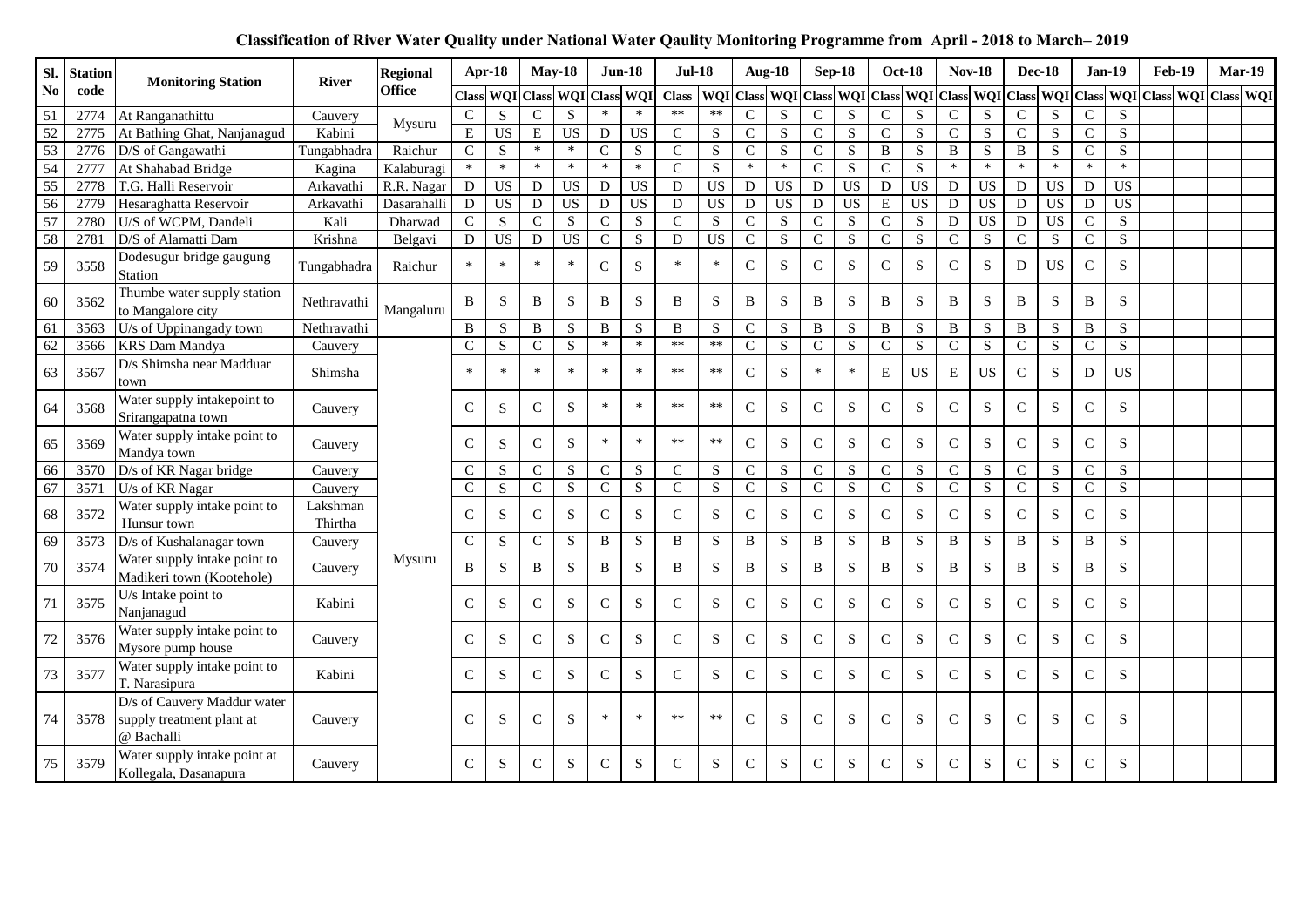| Sl.                    | <b>Station</b> | <b>Monitoring Station</b>                                               | <b>River</b>              | <b>Regional</b> |                                 | Apr-18                        | <b>May-18</b>            |                 | $Jun-18$       |                 | <b>Jul-18</b> |                 | <b>Aug-18</b> |                 |                | $Sep-18$               | <b>Oct-18</b>  |                         | <b>Nov-18</b>  |                 | <b>Dec-18</b>  |                 | $Jan-19$       |                | <b>Feb-19</b>                                                                                                                                                                                                                 | Mar-19 |  |
|------------------------|----------------|-------------------------------------------------------------------------|---------------------------|-----------------|---------------------------------|-------------------------------|--------------------------|-----------------|----------------|-----------------|---------------|-----------------|---------------|-----------------|----------------|------------------------|----------------|-------------------------|----------------|-----------------|----------------|-----------------|----------------|----------------|-------------------------------------------------------------------------------------------------------------------------------------------------------------------------------------------------------------------------------|--------|--|
| $\mathbf{N}\mathbf{o}$ | code           |                                                                         |                           | <b>Office</b>   |                                 | Class WQI Class WQI Class WQI |                          |                 |                |                 |               |                 |               |                 |                |                        |                |                         |                |                 |                |                 |                |                | Class   WQI Class   WQI Class   WQI Class   WQI Class   WQI Class   WQI Class   WQI Class   WQI Class   WQI Class   WQI Class   WQI Class   WQI Class   WQI Class   WQI Class   WQI Class   WQI Class   WQI Class   WQI Class |        |  |
| 76                     | 3580           | Water supply intake point<br>to Malavalli                               | Cauvery                   | Mysuru          | $\mathcal{C}$                   | <sub>S</sub>                  | $\mathcal{C}$            | S               | $\ast$         |                 | **            | $**$            | $\mathcal{C}$ | S               | $\mathcal{C}$  | S                      | $\mathsf{C}$   | S                       | $\mathbf C$    | S               | $\mathsf{C}$   | S               | $\mathcal{C}$  | S              |                                                                                                                                                                                                                               |        |  |
| 77                     | 3581           | Water supply intake point at<br>Torekadanahalli                         | Cauvery                   |                 | $\mathcal{C}$                   | S                             | $\mathcal{C}$            | S.              | $\ast$         | $*$             | **            | $**$            | $\mathcal{C}$ | S               | $\mathcal{C}$  | S                      | $\mathsf{C}$   | S.                      | $\mathsf{C}$   | S               | $\mathcal{C}$  | S               | $\mathcal{C}$  | <sub>S</sub>   |                                                                                                                                                                                                                               |        |  |
| $78\,$                 | 4087           | NR Bridge, Ankola                                                       | Gangavali                 |                 |                                 | $\overline{\phantom{m}}$      | E                        | US              | D              | <b>US</b>       | D             | <b>US</b>       | D             | <b>US</b>       | D              | $\mathbf{U}\mathbf{S}$ | D              | <b>US</b>               | D              | <b>US</b>       | D              | <b>US</b>       | ${\bf C}$      | S              |                                                                                                                                                                                                                               |        |  |
| 79                     | 4088           | Aghanashini River                                                       | Aghanashini               |                 |                                 |                               | $\overline{E}$           | $\overline{US}$ | ${\bf D}$      | $\overline{US}$ | D             | $\overline{US}$ | ${\bf D}$     | <b>US</b>       | $\overline{D}$ | U <sub>S</sub>         | $\overline{D}$ | <b>US</b>               | $\overline{D}$ | <b>US</b>       | $\overline{D}$ | $\overline{US}$ | $\overline{C}$ | $\overline{S}$ |                                                                                                                                                                                                                               |        |  |
| 80                     | 4089           | Hadinabal Bridge                                                        | Gundabai                  | Karwar          |                                 |                               | ${\bf E}$                | $\overline{US}$ | D              | <b>US</b>       | D             | <b>US</b>       | ${\rm D}$     | $\overline{US}$ | D              | $\overline{US}$        | $\mathbf D$    | $\overline{US}$         | ${\bf D}$      | $\overline{US}$ | ${\bf D}$      | <b>US</b>       | $\mathsf{C}$   | ${\bf S}$      |                                                                                                                                                                                                                               |        |  |
| 81                     | 4090           | NR Bridge, at Honnavara                                                 | Sharavathi                |                 |                                 |                               | ${\bf E}$                | <b>US</b>       | $\overline{C}$ | $\mathbf S$     | $\mathcal{C}$ | S               | $\mathbf C$   | $\overline{S}$  | $\overline{C}$ | $\overline{S}$         | $\overline{C}$ | $\overline{\mathbf{S}}$ | $\overline{C}$ | $\overline{S}$  | $\overline{C}$ | ${\bf S}$       | $\mathbf C$    | S              |                                                                                                                                                                                                                               |        |  |
| 82                     | 4091           | NR Kadivinakatte Dam                                                    | Venkatpur                 |                 | $\overbrace{\phantom{1232211}}$ |                               | ${\bf D}$                | $\overline{US}$ | $\overline{C}$ | S               | $\mathbf C$   | $\mathbf S$     | $\mathsf{C}$  | $\overline{S}$  | $\overline{C}$ | $\overline{S}$         | $\overline{C}$ | $\overline{S}$          | $\overline{C}$ | $\mathbf S$     | $\mathbf C$    | $\mathbf S$     | $\mathbf C$    | S              |                                                                                                                                                                                                                               |        |  |
| 83                     | 4098           | Rakkasakoppa Reservoir<br>Rakkasakoppa Vill Belagavi                    | Rakkasakopp<br>a Reservor | Belgavi         |                                 |                               | $\mathbf C$              | S               | $\mathbf C$    | S               | $\mathcal{C}$ | S               | $\mathcal{C}$ | S               | B              | S                      | $\mathbf{C}$   | S                       | $\mathsf{C}$   | S               | $\mathsf{C}$   | S               | B              | S              |                                                                                                                                                                                                                               |        |  |
| 84                     | 4099           | D/S Barachuki Falls                                                     | Cauvery                   |                 |                                 | $\qquad \qquad -$             | $\mathbf{C}$             | S               | $\mathbf C$    | $\mathbf S$     | $\mathbf C$   | ${\bf S}$       | $\mathbf C$   | S               | $\mathbf{C}$   | S                      | $\mathbf{C}$   | $\overline{S}$          | $\overline{C}$ | S               | $\overline{C}$ | $\mathbf S$     | $\mathsf{C}$   | $\overline{S}$ |                                                                                                                                                                                                                               |        |  |
| 85                     | 4100           | Attigullipura Chamarajanagar                                            | Suvaranvathi<br>Reservoir |                 |                                 |                               | $\mathcal{C}$            | S               | $\mathsf{C}$   | S               | $\mathcal{C}$ | S               | $\mathbf C$   | S.              | $\mathcal{C}$  | S                      | $\mathcal{C}$  | S                       | $\mathsf{C}$   | S               | $\mathsf{C}$   | S               | $\mathcal{C}$  | S              |                                                                                                                                                                                                                               |        |  |
| 86                     | 4101           | Gundal Kollegala Tq &<br>Chamarajanagar Dist                            | Gundal<br>Reservoir       | Mysuru          |                                 |                               | $\mathbf C$              | S               | $\mathbf C$    | S               | $\mathcal{C}$ | S               | $\mathbf C$   | S.              | $\mathcal{C}$  | S                      | $\mathbf{C}$   | S                       | $\mathsf{C}$   | S               | $\mathsf{C}$   | S               | $\mathcal{C}$  | S              |                                                                                                                                                                                                                               |        |  |
| 87                     | 4102           | D/S of cauvery at<br>Bhagamandala Bridge                                | Cauvery                   |                 |                                 |                               | B                        | S               | B              | S               | B             | S               | B             | S               | B              | S                      | B              | S                       | B              | S               | B              | S               | B              | S              |                                                                                                                                                                                                                               |        |  |
| 88                     | 4103           | D/S of Cauvery at Kanive<br>Ramaligeswara Tempale<br>Bridge Kushalnagar | Cauvery                   |                 |                                 |                               | B                        | S               | B              | S               | B             | S               | B             | S               | B              | S                      | B              | S                       | B              | S               | B              | S               | B              | S              |                                                                                                                                                                                                                               |        |  |
| 89                     | 4104           | Ghatprabha River,<br>Davalshwar Braaga Jackwell<br>for Drinking         | Ghatprabha                | Belgavi         |                                 |                               | $\overline{\phantom{0}}$ |                 | $\mathsf{C}$   | S               | $\mathcal{C}$ | S               | $\mathbf C$   | S               | $\mathcal{C}$  | S                      | $\mathcal{C}$  | S                       | $\mathcal{C}$  | S               | $\mathcal{C}$  | S               | $\mathsf{C}$   | S              |                                                                                                                                                                                                                               |        |  |
| 90                     | 4105           | Bhadra River D/S MPM,<br>Bhadrawati                                     | Bhadra                    | Davangere       |                                 |                               | $\mathsf{C}$             | ${\bf S}$       | ${\bf C}$      | S               | D             | <b>US</b>       | $\mathbf C$   | S               | $\mathbf C$    | S                      | $\mathbf C$    | ${\bf S}$               | $\mathbf C$    | S               | $\mathbf C$    | ${\bf S}$       | $\mathbf C$    | S              |                                                                                                                                                                                                                               |        |  |
| 91                     | 4106           | Tunga River U/S Shivamogga                                              | Tunga                     |                 |                                 | $\overline{\phantom{0}}$      | ${\bf C}$                | S               | $\mathsf{C}$   | S               | $\mathcal{C}$ | S               | B             | S               | ${\bf C}$      | ${\bf S}$              | $\mathsf{C}$   | S                       | $\mathbf C$    | S               | $\mathbf C$    | ${\bf S}$       | $\mathsf{C}$   | S              |                                                                                                                                                                                                                               |        |  |
| 92                     | 4107           | Dakshina Pinakini River Near<br>Mugalur Bridge Mugalur,                 | Dakshina<br>Pinakini      | Sarjapura       |                                 |                               | D                        | <b>US</b>       | E              | <b>US</b>       | E             | <b>US</b>       | E             | <b>US</b>       | D              | <b>US</b>              | D              | <b>US</b>               | D              | <b>US</b>       | ${\rm D}$      | <b>US</b>       | D              | <b>US</b>      |                                                                                                                                                                                                                               |        |  |
| 93                     | 4108           | <b>Akravathir River Before</b>                                          | Arkavathi                 |                 |                                 |                               | **                       | $**$            | D              | <b>US</b>       | $\mathcal{C}$ | S               | $\mathsf{C}$  | S               | D              | <b>US</b>              | $\mathbf C$    | S                       | D              | <b>US</b>       | D              | <b>US</b>       | D              | <b>US</b>      |                                                                                                                                                                                                                               |        |  |
| 94                     | 4109           | Cauvery River Before<br>Confluence At Sangam                            | Cauvery                   | Ramanagar       |                                 |                               | $**$                     | $**$            | $\mathsf{C}$   | S               | $\mathcal{C}$ | S               | $\mathcal{C}$ | S               | D              | <b>US</b>              | $\mathsf{C}$   | S                       | D              | <b>US</b>       | D              | <b>US</b>       | D              | <b>US</b>      |                                                                                                                                                                                                                               |        |  |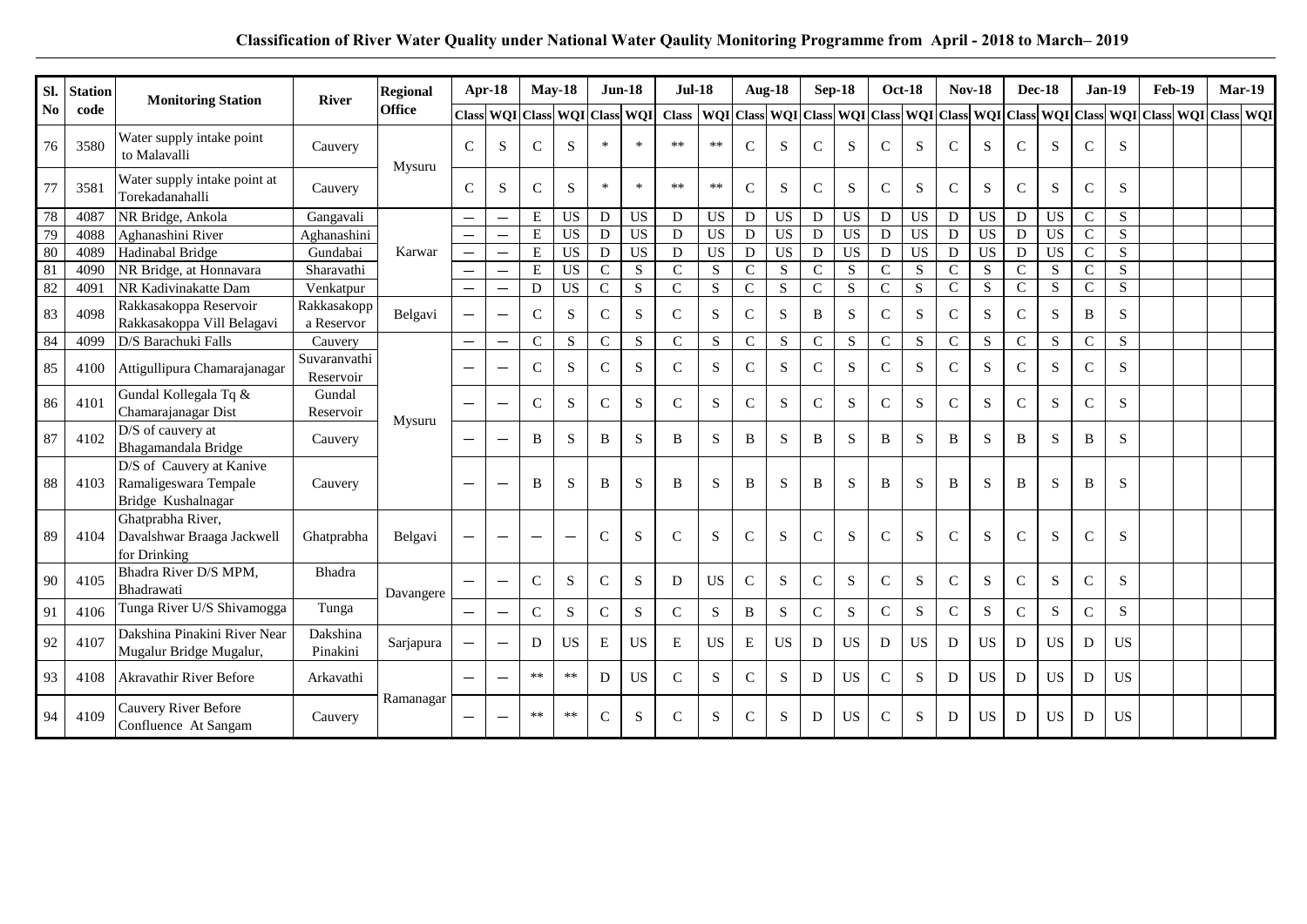## Lakes/Tanks Water Samples Classification for the month of April - 2018 to March - 2019 of Bengaluru Urban & Rural District

| SI.             | <b>Station</b> | <b>Monitoring Station</b>      | <b>Regional Office</b> |            | Apr-18                 |        | $May-18$   |              | $Jun-18$   | <b>Jul-18</b> |            |                  | <b>Aug-18</b> |                  | Sep-18     |            | <b>Oct-18</b>       | <b>Nov-18</b> |                  |             | <b>Dec-18</b> |           | $Jan-19$  | Feb-19 | Mar-19                           |  |
|-----------------|----------------|--------------------------------|------------------------|------------|------------------------|--------|------------|--------------|------------|---------------|------------|------------------|---------------|------------------|------------|------------|---------------------|---------------|------------------|-------------|---------------|-----------|-----------|--------|----------------------------------|--|
| No              | code           |                                |                        |            | <b>Class WOI Class</b> |        | WQI        | <b>Class</b> | WQI        | <b>Class</b>  |            | <b>WQI</b> Class |               | <b>WQI</b> Class |            |            | WQI Class WQI Class |               | <b>WQI</b> Class |             |               |           |           |        | WQI Class WQI Class WQI Class WQ |  |
|                 | 3589           | Madiwala Lake                  |                        | D          | <b>US</b>              | **     | $***$      | D            | <b>US</b>  | D             | <b>US</b>  | D                | <b>US</b>     | E                | <b>US</b>  | E          | <b>US</b>           | E             | <b>US</b>        | E           | <b>US</b>     | E         | <b>US</b> |        |                                  |  |
| $\overline{2}$  | 3602           | <b>Bellandur</b> lake          |                        | E          | <b>US</b>              | $**$   | $\ast\ast$ | ${\bf E}$    | <b>US</b>  | E             | <b>US</b>  | ${\bf E}$        | <b>US</b>     | ${\bf E}$        | <b>US</b>  | ${\bf E}$  | <b>US</b>           | $\mathbf E$   | <b>US</b>        | E           | US            | D         | <b>US</b> |        |                                  |  |
| 3               | 3609           | <b>Ibblur</b> Lake             |                        | $\ast$     | $\ast$                 | $\ast$ | $\ast$     | $\ast$       | $\ast$     | $\ast$        | $\ast$     | $\ast$           | $\ast$        | $\ast$           | $\ast$     | $\ast$     | $\ast$              | $\ast$        | $\ast$           | $\ast$      | $\ast$        | $\ast$    | $\ast$    |        |                                  |  |
| $\overline{4}$  | 3611           | Kaikondanahalli Lake           |                        | D          | <b>US</b>              | $***$  | $\ast\ast$ | ${\bf E}$    | <b>US</b>  | D             | <b>US</b>  | D                | <b>US</b>     | $\mathbf D$      | <b>US</b>  | E          | <b>US</b>           | $\mathbf E$   | <b>US</b>        | $\mathbf E$ | <b>US</b>     | D         | <b>US</b> |        |                                  |  |
| $\mathfrak{S}$  | 3612           | Agaram lake                    |                        | D          | <b>US</b>              | **     | $***$      | ${\bf E}$    | <b>US</b>  | Е             | <b>US</b>  | D                | <b>US</b>     | E                | <b>US</b>  | D          | <b>US</b>           | D             | <b>US</b>        | D           | <b>US</b>     | E         | <b>US</b> |        |                                  |  |
| 6               | 3613           | Gottegre lake                  |                        | $\ast$     | $\ast$                 | $*$    | $\ast$     | $\ast$       | $\ast$     | $\ast$        | $\ast$     | $\ast$           | $\ast$        | ${\rm D}$        | <b>US</b>  | ${\bf E}$  | <b>US</b>           | $\mathbf E$   | <b>US</b>        | E           | <b>US</b>     | $\ast$    | $\ast$    |        |                                  |  |
| $\overline{7}$  | 3614           | Puttenahalli lake (s)          |                        | D          | <b>US</b>              | $***$  | $\ast\ast$ | D            | <b>US</b>  | D             | <b>US</b>  | D                | <b>US</b>     | ${\bf E}$        | <b>US</b>  | D          | <b>US</b>           | ${\bf D}$     | <b>US</b>        | D           | <b>US</b>     | D         | <b>US</b> |        |                                  |  |
| 8               | 3615           | Arakere lake                   | Bommanahalli           | D          | <b>US</b>              | $**$   | $\ast\ast$ | ${\bf E}$    | <b>US</b>  | D             | <b>US</b>  | D                | <b>US</b>     | ${\bf E}$        | <b>US</b>  | ${\bf E}$  | <b>US</b>           | E             | <b>US</b>        | E           | <b>US</b>     | D         | <b>US</b> |        |                                  |  |
| 9               | 3616           | Kalena agrahara lake           |                        | $***$      | $**$                   | $***$  | $\ast\ast$ | $\ast\ast$   | $\ast\ast$ | $\ast$        | $\ast$     | $\ast$           | $\ast$        | $\ast$           | $\ast$     | $\ast$     | $\ast$              | $\ast$        | $\ast$           | $\ast$      | $\ast$        | $\ast$    | $\ast$    |        |                                  |  |
| 10              | 3617           | Hulimavu lake                  |                        | E          | <b>US</b>              | $**$   | $**$       | ${\bf E}$    | <b>US</b>  | D             | <b>US</b>  | D                | <b>US</b>     | ${\bf E}$        | <b>US</b>  | ${\bf E}$  | <b>US</b>           | $\mathbf E$   | <b>US</b>        | ${\bf E}$   | <b>US</b>     | E         | <b>US</b> |        |                                  |  |
| 11              | 3618           | Singasandra lake               |                        | D          | <b>US</b>              | $**$   | $\ast\ast$ | ${\bf E}$    | <b>US</b>  | D             | <b>US</b>  | ${\bf E}$        | <b>US</b>     | ${\bf E}$        | <b>US</b>  | E          | <b>US</b>           | E             | <b>US</b>        | $\mathbf E$ | <b>US</b>     | D         | <b>US</b> |        |                                  |  |
| 12              | 3619           | Begur tank                     |                        | D          | <b>US</b>              | $**$   | $\ast\ast$ | E            | <b>US</b>  | E             | <b>US</b>  | ${\bf E}$        | <b>US</b>     | $**$             | $\ast\ast$ | $\ast\ast$ | $**$                | $**$          | $\ast\ast$       | $**$        | $**$          | $**$      | $**$      |        |                                  |  |
| 13              | 3620           | Parappana agrahara lake        |                        | D          | <b>US</b>              | $***$  | $**$       | ${\bf E}$    | <b>US</b>  | D             | <b>US</b>  | ${\bf E}$        | US            | D                | <b>US</b>  | E          | <b>US</b>           | E             | <b>US</b>        | E           | <b>US</b>     | D         | <b>US</b> |        |                                  |  |
| 14              | 3621           | Harlur Lake                    |                        | D          | <b>US</b>              | $***$  | $***$      | ${\bf E}$    | <b>US</b>  | D             | <b>US</b>  | ${\bf E}$        | <b>US</b>     | $\mathbf D$      | <b>US</b>  | ${\bf E}$  | US                  | $\mathbf E$   | <b>US</b>        | E           | <b>US</b>     | E         | <b>US</b> |        |                                  |  |
| 15              | 3622           | Somasundra palya lake          |                        | ${\bf E}$  | <b>US</b>              | $***$  | $\ast\ast$ | ${\bf E}$    | <b>US</b>  | D             | <b>US</b>  | ${\bf E}$        | <b>US</b>     | $**$             | $\ast\ast$ | $\ast\ast$ | $**$                | $**$          | $\ast\ast$       | $**$        | $**$          | $**$      | $**$      |        |                                  |  |
| 16              | 3594           | Sankey Tank                    | <b>BNG-City - West</b> | D          | <b>US</b>              | D      | <b>US</b>  | D            | <b>US</b>  | D             | <b>US</b>  | D                | <b>US</b>     | D                | <b>US</b>  | ${\rm D}$  | <b>US</b>           | D             | <b>US</b>        | D           | <b>US</b>     | D         | <b>US</b> |        |                                  |  |
| 17              | 3603           | Vengaihnakere Tank             |                        | D          | <b>US</b>              | D      | <b>US</b>  | D            | <b>US</b>  | D             | <b>US</b>  | D                | US            | D                | <b>US</b>  | D          | <b>US</b>           | D             | <b>US</b>        | D           | <b>US</b>     | D         | <b>US</b> |        |                                  |  |
| 18              | 3604           | Doddanakundi tank              |                        | D          | <b>US</b>              | D      | <b>US</b>  | D            | <b>US</b>  | D             | <b>US</b>  | D                | <b>US</b>     | D                | <b>US</b>  | D          | <b>US</b>           | ${\bf D}$     | <b>US</b>        | D           | <b>US</b>     | E         | <b>US</b> |        |                                  |  |
| 19              | 3605           | Yellamallappa tank             |                        | D          | <b>US</b>              | D      | <b>US</b>  | D            | <b>US</b>  | D             | <b>US</b>  | D                | US            | $\mathbf D$      | <b>US</b>  | D          | <b>US</b>           | D             | <b>US</b>        | D           | <b>US</b>     | $\ast$    | $\ast$    |        |                                  |  |
| 20              | 3607           | Kalkere tank                   | Mahadevapura           | $\ast\ast$ | $**$                   | $**$   | $\ast\ast$ | $**$         | $**$       | $**$          | $**$       | $\ast\ast$       | $**$          | $\ast$           | $\ast$     | $\ast$     | $\ast$              | $\ast$        | $\ast$           | $\ast$      | $\ast$        | $\ast$    | $\ast$    |        |                                  |  |
| $\overline{21}$ | 3608           | Varthur lake                   |                        | D          | <b>US</b>              | D      | <b>US</b>  | D            | <b>US</b>  | D             | <b>US</b>  | D                | <b>US</b>     | ${\rm D}$        | <b>US</b>  | D          | <b>US</b>           | ${\bf D}$     | <b>US</b>        | D           | <b>US</b>     | E         | <b>US</b> |        |                                  |  |
| $\overline{22}$ | 3610           | Tubrahalli Lake                |                        | D          | <b>US</b>              | D      | <b>US</b>  | ${\bf E}$    | <b>US</b>  | D             | <b>US</b>  | D                | <b>US</b>     | $\mathbf D$      | <b>US</b>  | ${\bf D}$  | <b>US</b>           | ${\bf D}$     | <b>US</b>        | D           | <b>US</b>     | ${\bf E}$ | <b>US</b> |        |                                  |  |
| 23              | 3643           | Beenniganahalli tank           |                        | $\ast$     | $\ast$                 | $\ast$ | $\ast$     | E            | <b>US</b>  | $**$          | $\ast\ast$ | $\ast\ast$       | $**$          | $**$             | $**$       | $**$       | $**$                | $**$          | $**$             | $**$        | $**$          | $**$      | $**$      |        |                                  |  |
| $\overline{24}$ | 3623           | Anekal Doddakere Tank          | Anekal                 | $\ast$     | $\ast$                 | $\ast$ | $\ast$     | $\ast$       | $\ast$     | $\ast$        | $\ast$     | $\ast$           | $\ast$        | $\ast$           | $\ast$     | $\ast$     | $\ast$              | $\ast$        | $\ast$           | $\ast$      | $\ast$        | $\ast$    | $\ast$    |        |                                  |  |
| 25              | 3642           | Jigani tank                    |                        | $\ast$     | $\ast$                 | $\ast$ | $\ast$     | $\ast$       | $\ast$     | $\ast$        | $\ast$     | $\ast$           | $\ast$        | $\ast$           | $\ast$     | $\ast$     | $\ast$              | $\ast$        | $\ast$           | $\ast$      | $\ast$        | $\ast$    | $\ast$    |        |                                  |  |
| 26              | 3631           | Nagarakere tank                | Sarjapura              | $\ast$     | $\ast$                 | $\ast$ | $\ast$     | $\ast$       | $\ast$     | $\ast$        | $\ast$     | $\ast$           | $\ast$        | $\ast$           | $\ast$     | $\ast$     | $\ast$              | $\ast$        | $\ast$           | $\ast$      | $\ast$        | $\ast$    | $\ast$    |        |                                  |  |
| 27              | 3593           | <b>Ulsoor Lake near Temple</b> | <b>BNG-City East</b>   | D          | <b>US</b>              | D      | <b>US</b>  | D            | <b>US</b>  | D             | <b>US</b>  | D                | <b>US</b>     | $***$            | $**$       | $**$       | $**$                | $**$          | $**$             | $**$        | $**$          | D         | <b>US</b> |        |                                  |  |
| 28              | 3595           | Byrasandra tank                |                        | D          | <b>US</b>              | D      | <b>US</b>  | D            | <b>US</b>  | D             | <b>US</b>  | D                | US            | **               | $\ast\ast$ | D          | <b>US</b>           | D             | <b>US</b>        | D           | <b>US</b>     | E         | <b>US</b> |        |                                  |  |

## **Monitoring of Indian National Aquatic Resource System (MINARS)**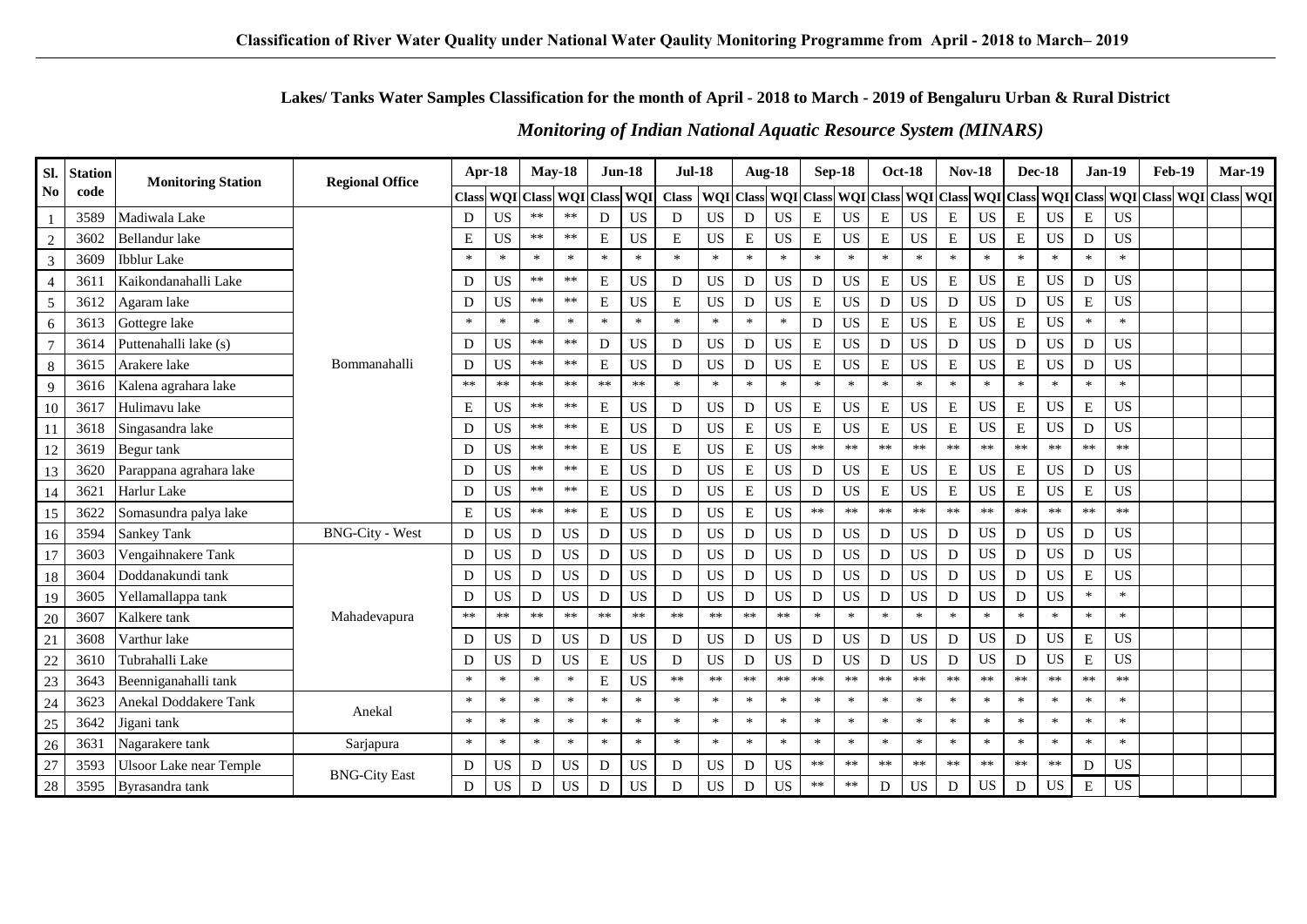| Sl.<br>N <sub>0</sub> | <b>Station</b><br>code | <b>Monitoring Station</b> | <b>Regional Office</b> |              | $Apr-18$          | May-18      |                  |             | $Jun-18$   | Jul-18       |            |           | <b>Aug-18</b> |              | <b>Sep-18</b>                 |             | <b>Oct-18</b>    | <b>Nov-18</b>  |           |             | <b>Dec-18</b> |             | <b>Jan-19</b>          | <b>Feb-19</b>                               | <b>Mar-19</b> |  |
|-----------------------|------------------------|---------------------------|------------------------|--------------|-------------------|-------------|------------------|-------------|------------|--------------|------------|-----------|---------------|--------------|-------------------------------|-------------|------------------|----------------|-----------|-------------|---------------|-------------|------------------------|---------------------------------------------|---------------|--|
|                       |                        |                           |                        | <b>Class</b> | <b>WOI</b> Class  |             | <b>WQI</b> Class |             | <b>WQI</b> | <b>Class</b> |            |           |               |              | WQI Class WQI Class WQI Class |             | <b>WQI</b> Class |                |           |             |               |             |                        | WQI Class WQI Class WQI Class WQI Class WQI |               |  |
| 29                    | 3597                   | Hesaraghatta tank         |                        | D            | <b>US</b>         | D           | <b>US</b>        | $\mathbf D$ | <b>US</b>  | D            | <b>US</b>  | D         | <b>US</b>     | $\mathsf{C}$ | ${\bf S}$                     | ${\bf D}$   | <b>US</b>        | ${\bf D}$      | <b>US</b> | D           | <b>US</b>     | D           | <b>US</b>              |                                             |               |  |
| 30                    | 3598                   | Herohalli tank            |                        | D            | <b>US</b>         | D           | <b>US</b>        | D           | <b>US</b>  | D            | <b>US</b>  | ${\bf E}$ | <b>US</b>     | D            | <b>US</b>                     | D           | <b>US</b>        | D              | <b>US</b> | D           | <b>US</b>     | D           | <b>US</b>              |                                             |               |  |
| 31                    | 3599                   | Madavara Tank             |                        | D            | <b>US</b>         | ${\bf D}$   | <b>US</b>        | $\mathbf D$ | <b>US</b>  | D            | <b>US</b>  | D         | <b>US</b>     | D            | <b>US</b>                     | ${\bf E}$   | <b>US</b>        | $\mathbf E$    | <b>US</b> | E           | <b>US</b>     | $\mathbf E$ | <b>US</b>              |                                             |               |  |
| 32                    | 3606                   | Dasarahalli Tank          | Dasarahalli            | D            | <b>US</b>         | D           | <b>US</b>        | D           | <b>US</b>  | D            | <b>US</b>  | E         | <b>US</b>     | ${\rm D}$    | <b>US</b>                     | $\mathbf D$ | <b>US</b>        | D              | <b>US</b> | D           | <b>US</b>     | D           | <b>US</b>              |                                             |               |  |
| 33                    | 4094                   | Gangondana Halli Lake     |                        |              |                   | $\mathbf E$ | <b>US</b>        | ${\bf E}$   | <b>US</b>  | E            | <b>US</b>  | ${\bf E}$ | <b>US</b>     | ${\bf E}$    | US                            | ${\bf E}$   | US               | ${\bf E}$      | US        | ${\bf E}$   | <b>US</b>     | ${\bf E}$   | $\mathbf{U}\mathbf{S}$ |                                             |               |  |
| 34                    | 4095                   | Chikkabanvara Lake        |                        | —            | $\qquad \qquad -$ | D           | <b>US</b>        | E           | <b>US</b>  | $\mathbf E$  | <b>US</b>  | E         | <b>US</b>     | E            | <b>US</b>                     | ${\bf E}$   | <b>US</b>        | $\overline{E}$ | <b>US</b> | E           | <b>US</b>     | ${\bf E}$   | <b>US</b>              |                                             |               |  |
| 35                    | 4096                   | Andhrahalli Lake          |                        |              |                   | $**$        | $**$             | D           | <b>US</b>  | D            | <b>US</b>  | D         | <b>US</b>     | D            | <b>US</b>                     | $\mathbf D$ | <b>US</b>        | ${\bf D}$      | <b>US</b> | D           | <b>US</b>     | D           | <b>US</b>              |                                             |               |  |
| 36                    | 4097                   | Kachohalli Lake           |                        |              | $\qquad \qquad -$ | D           | <b>US</b>        | D           | <b>US</b>  | D            | <b>US</b>  | E         | <b>US</b>     | D            | <b>US</b>                     | ${\bf E}$   | <b>US</b>        | $\mathbf E$    | <b>US</b> | E           | <b>US</b>     | D           | <b>US</b>              |                                             |               |  |
| 37                    | 3596                   | Nayandanahalli tank       |                        | $\ast$       | $\ast$            | $\ast$      | $\ast$           | $\ast$      | $\ast$     | $\ast$       | $\ast$     | $\ast$    | $\ast$        | $\ast$       | $\ast$                        | $\ast$      | $\ast$           | $\ast$         | $\ast$    | $\ast$      | $\ast$        | $\ast$      | $\ast$                 |                                             |               |  |
| 38                    | 3633                   | Subramanyapura tank       |                        | $\ast$       | $\ast$            | $\ast$      | $\ast$           | $\ast$      | $\ast$     | $\ast$       | $\ast$     | $\ast$    | $\ast$        | $\ast$       | $\ast$                        | $\ast$      | $\ast$           | $\ast$         | $\ast$    | $\ast$      | $\ast$        | $\ast$      | $\ast$                 |                                             |               |  |
| 39                    | 3634                   | Devarakere Tank           |                        | D            | <b>US</b>         | ${\bf D}$   | <b>US</b>        | $\mathbf D$ | <b>US</b>  | D            | <b>US</b>  | D         | <b>US</b>     | D            | <b>US</b>                     | D           | <b>US</b>        | ${\bf D}$      | <b>US</b> | D           | <b>US</b>     | ${\bf D}$   | <b>US</b>              |                                             |               |  |
| 40                    | 3635                   | Malathahalli tank         | Rajarajeswarinagara    | ${\bf E}$    | US                | ${\bf E}$   | <b>US</b>        | D           | <b>US</b>  | $\mathbf E$  | US         | D         | <b>US</b>     | D            | <b>US</b>                     | D           | <b>US</b>        | D              | <b>US</b> | D           | <b>US</b>     | ${\bf E}$   | <b>US</b>              |                                             |               |  |
| 41                    | 3636                   | Bandematta tank           |                        | $\ast$       | $\ast$            | $\ast$      | $\ast$           | $\ast$      | $\ast$     | $\ast$       | $\ast$     | $\ast$    |               | $\ast$       | $\ast$                        | $\ast$      | $\ast$           | $\ast$         | $\ast$    | $\ast$      | $\ast$        | $\ast$      | $\ast$                 |                                             |               |  |
| 42                    | 3639                   | Kengeri Tank              |                        | $\ast$       | $\ast$            | $\ast$      | $\ast$           | $\ast$      | $\ast$     | $\ast$       | $\ast$     | $\ast$    | $\ast$        | $\ast$       | $\ast$                        | $\ast$      | $\ast$           | $\ast$         | $\ast$    | $\ast$      | $\ast$        | $\ast$      | $\ast$                 |                                             |               |  |
| 43                    | 3640                   | Uttarahalli Doraikere     |                        | D            | US                | ${\bf D}$   | <b>US</b>        | $\mathbf D$ | <b>US</b>  | D            | <b>US</b>  | D         | <b>US</b>     | D            | <b>US</b>                     | ${\bf C}$   | S                | $\mathsf{C}$   | ${\bf S}$ | $\mathbf C$ | ${\bf S}$     | $\mathbf E$ | <b>US</b>              |                                             |               |  |
| 44                    | 3641                   | Dhorekere                 |                        | D            | <b>US</b>         | D           | <b>US</b>        | D           | <b>US</b>  | D            | <b>US</b>  | D         | <b>US</b>     | D            | US                            | $\mathbf D$ | <b>US</b>        | ${\bf D}$      | <b>US</b> | D           | <b>US</b>     | D           | <b>US</b>              |                                             |               |  |
| 45                    | 3600                   | Shivapura tank            | Peenya                 | $***$        | $**$              | $**$        | $***$            | $**$        | $***$      | E            | <b>US</b>  | E         | <b>US</b>     | ${\bf E}$    | <b>US</b>                     | ${\bf E}$   | US               | ${\bf E}$      | <b>US</b> | E           | <b>US</b>     | Е           | <b>US</b>              |                                             |               |  |
| 46                    | 360                    | Karihobanahalli lake      |                        | $\ast\ast$   | $**$              | $**$        | $\ast\ast$       | $**$        | $\ast\ast$ | E            | <b>US</b>  | E         | <b>US</b>     | E            | <b>US</b>                     | E           | <b>US</b>        | $\mathbf E$    | <b>US</b> | ${\bf E}$   | <b>US</b>     | $\mathbf E$ | <b>US</b>              |                                             |               |  |
| 47                    | 3624                   | Puttnehalli Lake          |                        | $***$        | $**$              | $**$        | $**$             | D           | <b>US</b>  | $**$         | $**$       | $***$     | $**$          | $***$        | $**$                          | $\mathbf D$ | <b>US</b>        | ${\bf D}$      | <b>US</b> | D           | <b>US</b>     | D           | <b>US</b>              |                                             |               |  |
| 48                    | 3625                   | <b>Hebbal Lake</b>        |                        | $***$        | $**$              | **          | $***$            | D           | <b>US</b>  | $***$        | $\ast\ast$ | D         | <b>US</b>     | D            | <b>US</b>                     | D           | US               | D              | <b>US</b> | D           | <b>US</b>     | D           | <b>US</b>              |                                             |               |  |
| 49                    | 3626                   | Nagawara Tank             |                        | $***$        | $**$              | **          | $\ast\ast$       | D           | <b>US</b>  | $**$         | $**$       | D         | <b>US</b>     | D            | <b>US</b>                     | D           | <b>US</b>        | D              | <b>US</b> | D           | <b>US</b>     | D           | <b>US</b>              |                                             |               |  |
| 50                    | 362'                   | Jakkur Lake               | Yelahanka              | $***$        | $**$              | $***$       | $\ast\ast$       | E           | <b>US</b>  | $**$         | $\ast\ast$ | D         | <b>US</b>     | D            | <b>US</b>                     | D           | <b>US</b>        | D              | <b>US</b> | D           | <b>US</b>     | $\mathbf E$ | <b>US</b>              |                                             |               |  |
| 51                    | 3628                   | Amruthahalli Lake         |                        | $**$         | $**$              | $**$        | $**$             | $**$        | $**$       | $**$         | $**$       | $**$      | $**$          | $**$         | $**$                          | ${\bf E}$   | <b>US</b>        | $\mathbf E$    | <b>US</b> | ${\bf E}$   | <b>US</b>     | D           | <b>US</b>              |                                             |               |  |
| 52                    | 3629                   | Allasandra Tank           |                        | $***$        | $***$             | $\ast\ast$  | $\ast\ast$       | E           | <b>US</b>  | $**$         | $\ast\ast$ | D         | <b>US</b>     | D            | <b>US</b>                     | D           | <b>US</b>        | ${\bf D}$      | <b>US</b> | D           | <b>US</b>     | D           | <b>US</b>              |                                             |               |  |
| 53                    | 3630                   | Yelahanka Tank            |                        | $**$         | $**$              | $**$        | $**$             | E           | <b>US</b>  | $\ast\ast$   | $**$       | D         | <b>US</b>     | D            | <b>US</b>                     | D           | US               | D              | <b>US</b> | D           | <b>US</b>     | D           | <b>US</b>              |                                             |               |  |
| 54                    | 3590                   | Lalbagh tank              |                        | D            | US                | D           | <b>US</b>        | D           | <b>US</b>  | D            | <b>US</b>  | D         | <b>US</b>     | D            | <b>US</b>                     | $**$        | $\ast\ast$       | D              | <b>US</b> | D           | <b>US</b>     | D           | <b>US</b>              |                                             |               |  |
| 55                    | 359                    | Kempambudhi lake          | <b>BNG-City South</b>  | D            | US                | ${\bf D}$   | <b>US</b>        | ${\bf D}$   | <b>US</b>  | $\mathbf D$  | <b>US</b>  | D         | <b>US</b>     | D            | <b>US</b>                     | **          | $\ast\ast$       | ${\bf D}$      | US        | ${\bf D}$   | US            | $\mathbf D$ | <b>US</b>              |                                             |               |  |
| 56                    | 3592                   | Yediyur lake              |                        | D            | US                | D           | <b>US</b>        | $\mathbf D$ | <b>US</b>  | D            | <b>US</b>  | D         | <b>US</b>     | D            | <b>US</b>                     | **          | $\ast\ast$       | D              | <b>US</b> | D           | <b>US</b>     | D           | <b>US</b>              |                                             |               |  |
| 57                    | 3638                   | Annaiappa Tank            |                        | $\ast$       | $\ast$            | D           | <b>US</b>        | D           | <b>US</b>  | D            | <b>US</b>  | D         | <b>US</b>     | D            | <b>US</b>                     | $***$       | $**$             | D              | <b>US</b> | D           | <b>US</b>     | D           | <b>US</b>              |                                             |               |  |
| 58                    | 3632                   | Veerapura Tank            | Doddaballpura          | D            | <b>US</b>         | D           | <b>US</b>        | D           | <b>US</b>  | D            | <b>US</b>  | D         | <b>US</b>     | D            | <b>US</b>                     | D           | <b>US</b>        | D              | <b>US</b> | D           | <b>US</b>     | E           | <b>US</b>              |                                             |               |  |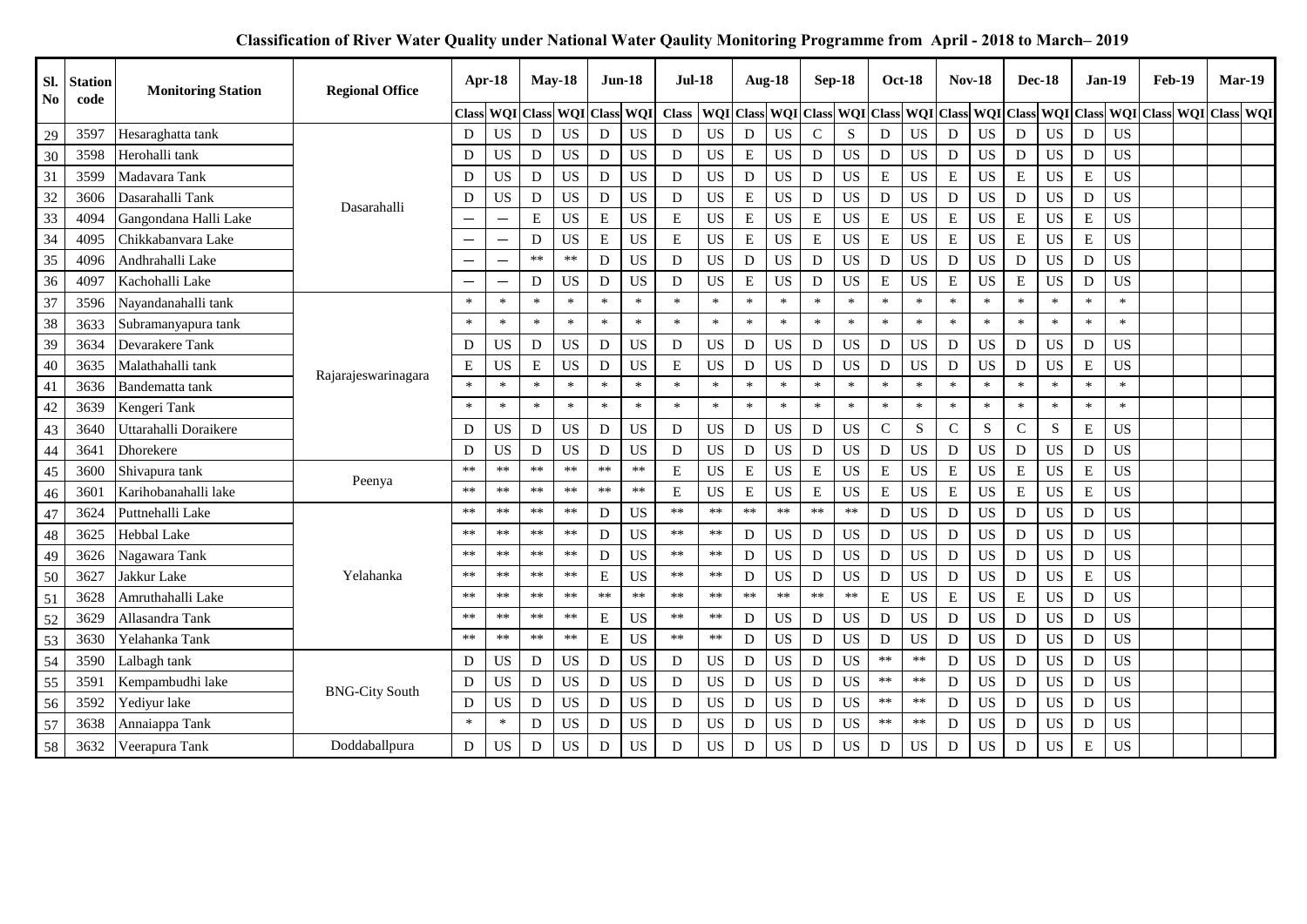### Lakes/Tanks Water Samples Classification for the month of April - 2018 to March - 2019 of Karnataka other than Bengaluru Urban & Rural District

### **Monitoring of Indian National Aquatic Resource System (MINARS)**

| SI.       | <b>Station</b> | <b>Monitoring Station</b> | <b>Regional Office</b> |        | Apr-18                   | $Mav-18$  |                            | $Jun-18$    |                             | $Jul-18$                      |           | <b>Aug-18</b> |           | <b>Sep-18</b> |                  |              | <b>Oct-18</b> | <b>Nov-18</b> |             |              | <b>Dec-18</b> | <b>Jan-19</b> |             | Feb-19                                                          | Mar-19 |  |
|-----------|----------------|---------------------------|------------------------|--------|--------------------------|-----------|----------------------------|-------------|-----------------------------|-------------------------------|-----------|---------------|-----------|---------------|------------------|--------------|---------------|---------------|-------------|--------------|---------------|---------------|-------------|-----------------------------------------------------------------|--------|--|
| <b>No</b> | code           |                           |                        | Class  | <b>WQI</b> Class         |           |                            |             | <b>WQI</b> Class <b>WQI</b> | Class   WQI Class   WQI Class |           |               |           |               | <b>WQI</b> Class |              |               |               |             |              |               |               |             | WQI Class WQI Class WQI Class WQI Class WQI Class WQI Class WQI |        |  |
| 59        | 3644           | Mulbhagal lake            |                        | D      | <b>US</b>                | D         | <b>US</b>                  | D           | <b>US</b>                   | D                             | <b>US</b> | $\mathbf E$   | <b>US</b> | D             | <b>US</b>        | D            | <b>US</b>     | ${\bf E}$     | <b>US</b>   | $\mathbf E$  | <b>US</b>     | $\mathbf E$   | <b>US</b>   |                                                                 |        |  |
| 60        | 3645           | Devarayasamudra lake      |                        | D      | <b>US</b>                | D         | <b>US</b>                  | ${\bf D}$   | <b>US</b>                   | D                             | <b>US</b> | E             | <b>US</b> | D             | <b>US</b>        | D            | <b>US</b>     | $\mathbf C$   | ${\bf S}$   | E            | <b>US</b>     | $\mathbf E$   | <b>US</b>   |                                                                 |        |  |
| 61        | 3646           | Narasapura lake           | Kolar                  | D      | <b>US</b>                | D         | <b>US</b>                  | D           | <b>US</b>                   | D                             | <b>US</b> | E             | <b>US</b> | D             | <b>US</b>        | D            | <b>US</b>     | ${\bf D}$     | <b>US</b>   | $\mathbf E$  | <b>US</b>     | D             | <b>US</b>   |                                                                 |        |  |
| 62        | 3647           | Huledanahalli lake        |                        | $***$  | $**$                     | $**$      | $**$                       | $**$        | $**$                        | $**$                          | $**$      | E             | <b>US</b> | $***$         | $**$             | $**$         | $**$          | $**$          | $**$        | $**$         | $**$          | $**$          | $**$        |                                                                 |        |  |
| 63        | 363'           | Byramangala tank          | Ramanagara             | E      | <b>US</b>                | ${\bf E}$ | <b>US</b>                  | ${\bf E}$   | <b>US</b>                   | E                             | <b>US</b> | ${\bf E}$     | <b>US</b> | ${\bf E}$     | <b>US</b>        | ${\bf E}$    | <b>US</b>     | ${\bf D}$     | <b>US</b>   | ${\bf E}$    | US            | ${\bf D}$     | <b>US</b>   |                                                                 |        |  |
| 64        | 3648           | Mydala Tank               |                        | $***$  | **                       | D         | <b>US</b>                  | D           | <b>US</b>                   | D                             | <b>US</b> | D             | <b>US</b> | D             | <b>US</b>        | D            | <b>US</b>     | ${\bf E}$     | <b>US</b>   | C            | S             | D             | <b>US</b>   |                                                                 |        |  |
| 65        | 3649           | Bugudanahalli lake        |                        | $***$  | $\ast\ast$               | D         | <b>US</b>                  | ${\bf D}$   | <b>US</b>                   | D                             | <b>US</b> | D             | <b>US</b> | $\mathbf C$   | S                | D            | <b>US</b>     | ${\bf D}$     | <b>US</b>   | D            | <b>US</b>     | D             | <b>US</b>   |                                                                 |        |  |
| 66        | 3650           | Melekote                  |                        | $***$  | $**$                     | E         | <b>US</b>                  | D           | <b>US</b>                   | D                             | <b>US</b> | D             | <b>US</b> | D             | <b>US</b>        | D            | <b>US</b>     | D             | <b>US</b>   | D            | <b>US</b>     | D             | <b>US</b>   |                                                                 |        |  |
| 67        | 3651           | Bheemsandra tank          | Tumakuru               | $**$   | $***$                    | E         | <b>US</b>                  | D           | <b>US</b>                   | D                             | <b>US</b> | D             | <b>US</b> | D             | <b>US</b>        | D            | <b>US</b>     | ${\bf E}$     | <b>US</b>   | $\mathbf E$  | <b>US</b>     | D             | <b>US</b>   |                                                                 |        |  |
| 68        | 3652           | Pavagada tank             |                        | $*$    | $\ast$                   | $\ast$    | $\ast$                     | $\ast$      | $\ast$                      | $\ast$                        | $\ast$    | $\ast$        | $\ast$    | $\ast$        | $\ast$           | $\ast$       | $\ast$        | $\ast$        | $\ast$      | $\ast$       | $\ast$        | $\ast$        | $\ast$      |                                                                 |        |  |
| 69        | 3653           | Doddakere tank            |                        | $***$  | $**$                     | D         | <b>US</b>                  | D           | <b>US</b>                   | $\mathsf{C}$                  | S         | D             | <b>US</b> | D             | <b>US</b>        | D            | <b>US</b>     | D             | <b>US</b>   | D            | <b>US</b>     | D             | <b>US</b>   |                                                                 |        |  |
| 70        | 3654           | Gottigere lake            |                        | $***$  | $**$                     | D         | <b>US</b>                  | D           | <b>US</b>                   | D                             | <b>US</b> | D             | <b>US</b> | D             | <b>US</b>        | D            | <b>US</b>     | D             | <b>US</b>   | D            | <b>US</b>     | D             | <b>US</b>   |                                                                 |        |  |
| 71        | 3655           | Mathikere                 |                        | $\ast$ | $\ast$                   | $\ast$    | $\ast$                     | $\ast$      | $\ast$                      | $\ast$                        | $\ast$    | $\ast$        | $\ast$    | $\ast$        | $\ast$           | $\ast$       | $\ast$        | $\ast$        | $\ast$      | $\ast$       | $\ast$        | $\ast$        | $\ast$      |                                                                 |        |  |
| 72        | 3559           | Hullige tank              |                        | D      | <b>US</b>                | D         | $\mathbf{U}\mathbf{S}$     | ${\rm D}$   | <b>US</b>                   | D                             | US        | D             | US        | ${\bf C}$     | ${\bf S}$        | ${\bf C}$    | ${\bf S}$     | $\mathsf C$   | $\mathbf S$ | D            | <b>US</b>     | D             | <b>US</b>   |                                                                 |        |  |
| 73        | 3560           | Mavenakere                | Raichur                | E      | <b>US</b>                | E         | <b>US</b>                  | $\mathbf E$ | <b>US</b>                   | Е                             | <b>US</b> | E             | <b>US</b> | E             | <b>US</b>        | ${\bf E}$    | <b>US</b>     | E             | <b>US</b>   | E            | <b>US</b>     | E             | <b>US</b>   |                                                                 |        |  |
| 74        | 3561           | Hundikere                 |                        | D      | <b>US</b>                | D         | $\boldsymbol{\mathsf{US}}$ | ${\bf D}$   | DS                          | D                             | <b>US</b> | D             | <b>US</b> | D             | <b>US</b>        | $\, {\bf B}$ | ${\bf S}$     | B             | S           | $\, {\bf B}$ | ${\bf S}$     | ${\bf D}$     | US          |                                                                 |        |  |
| 75        | 4092           | Manchalpur Tank,          |                        |        | $\overline{\phantom{0}}$ | $\ast$    | $*$                        | $\ast$      | $\ast$                      | $\ast$                        | $\ast$    | $\ast$        | $\ast$    | $\ast$        | $\ast$           | $\ast$       | $\ast$        | $\ast$        | $\ast$      | $\ast$       | $\ast$        | E             | US          |                                                                 |        |  |
| 76        | 3582           | Hebbal lake               |                        | E      | <b>US</b>                | E         | <b>US</b>                  | E           | <b>US</b>                   | E                             | <b>US</b> | $\mathbf E$   | <b>US</b> | ${\bf E}$     | <b>US</b>        | ${\bf E}$    | <b>US</b>     | $\mathbf E$   | <b>US</b>   | $\mathbf E$  | <b>US</b>     | E             | <b>US</b>   |                                                                 |        |  |
| 77        | 3583           | Kukkarahalli lake         |                        | D      | <b>US</b>                | D         | <b>US</b>                  | D           | <b>US</b>                   | D                             | <b>US</b> | D             | <b>US</b> | D             | <b>US</b>        | D            | <b>US</b>     | D             | <b>US</b>   | D            | <b>US</b>     | ${\bf D}$     | <b>US</b>   |                                                                 |        |  |
| 78        | 3584           | Dalavai lake              |                        | E      | <b>US</b>                | ${\bf E}$ | <b>US</b>                  | ${\bf E}$   | <b>US</b>                   | E                             | <b>US</b> | E             | <b>US</b> | ${\bf E}$     | <b>US</b>        | ${\bf E}$    | <b>US</b>     | ${\bf E}$     | <b>US</b>   | ${\bf E}$    | <b>US</b>     | $\mathbf E$   | <b>US</b>   |                                                                 |        |  |
| 79        | 3585           | Yennehole lake            | Mysuru                 | E      | <b>US</b>                | E         | <b>US</b>                  | E           | <b>US</b>                   | E                             | <b>US</b> | E             | <b>US</b> | E             | <b>US</b>        | ${\bf E}$    | <b>US</b>     | $\mathbf E$   | <b>US</b>   | $\mathbf E$  | <b>US</b>     | $\mathbf E$   | <b>US</b>   |                                                                 |        |  |
| 80        | 3586           | Limbhabudi lake           |                        | D      | <b>US</b>                | D         | $\mathbf{U}\mathbf{S}$     | ${\bf D}$   | <b>US</b>                   | D                             | <b>US</b> | D             | <b>US</b> | D             | <b>US</b>        | D            | <b>US</b>     | ${\bf D}$     | <b>US</b>   | D            | <b>US</b>     | D             | <b>US</b>   |                                                                 |        |  |
| 81        | 358            | Shettykere lake           |                        | D      | <b>US</b>                | D         | <b>US</b>                  | D           | <b>US</b>                   | D                             | <b>US</b> | D             | <b>US</b> | D             | <b>US</b>        | D            | <b>US</b>     | D             | <b>US</b>   | D            | <b>US</b>     | D             | <b>US</b>   |                                                                 |        |  |
| 82        | 3588           | Karanjikere               |                        | D      | <b>US</b>                | D         | <b>US</b>                  | ${\bf D}$   | <b>US</b>                   | D                             | <b>US</b> | D             | US        | D             | <b>US</b>        | D            | <b>US</b>     | $\mathbf D$   | <b>US</b>   | D            | <b>US</b>     | $\mathbf C$   | $\mathbf S$ |                                                                 |        |  |
| 83        | 3656           | Nallikatte kere           |                        | $***$  | $**$                     | $**$      | $**$                       | $**$        | $**$                        | $\ast$                        | $\ast$    | $\ast$        | $\ast$    | $\ast$        | $\ast$           | $\ast$       | $\ast$        | $\ast$        | $\ast$      | $\ast$       | $\ast$        | $\ast$        | $\ast$      |                                                                 |        |  |
| 84        | 3657           | Kaachahalli koppalukere   | Hassan                 | $***$  | $**$                     | $**$      | $**$                       | $\ast\ast$  | $**$                        | $\mathcal{C}$                 | S         | C             | S         | E             | <b>US</b>        | E            | <b>US</b>     | E             | US          | E            | <b>US</b>     | Е             | <b>US</b>   |                                                                 |        |  |
| 85        | 3658           | Kallakatte kere           |                        | **     | $**$                     | $**$      | $**$                       | $**$        | $**$                        | $\ast$                        | $\ast$    | $\ast$        | *         | $\ast$        | $\ast$           | $\ast$       | $\ast$        | $\ast$        | $\ast$      | $\ast$       | $\ast$        | $\ast$        | $\ast$      |                                                                 |        |  |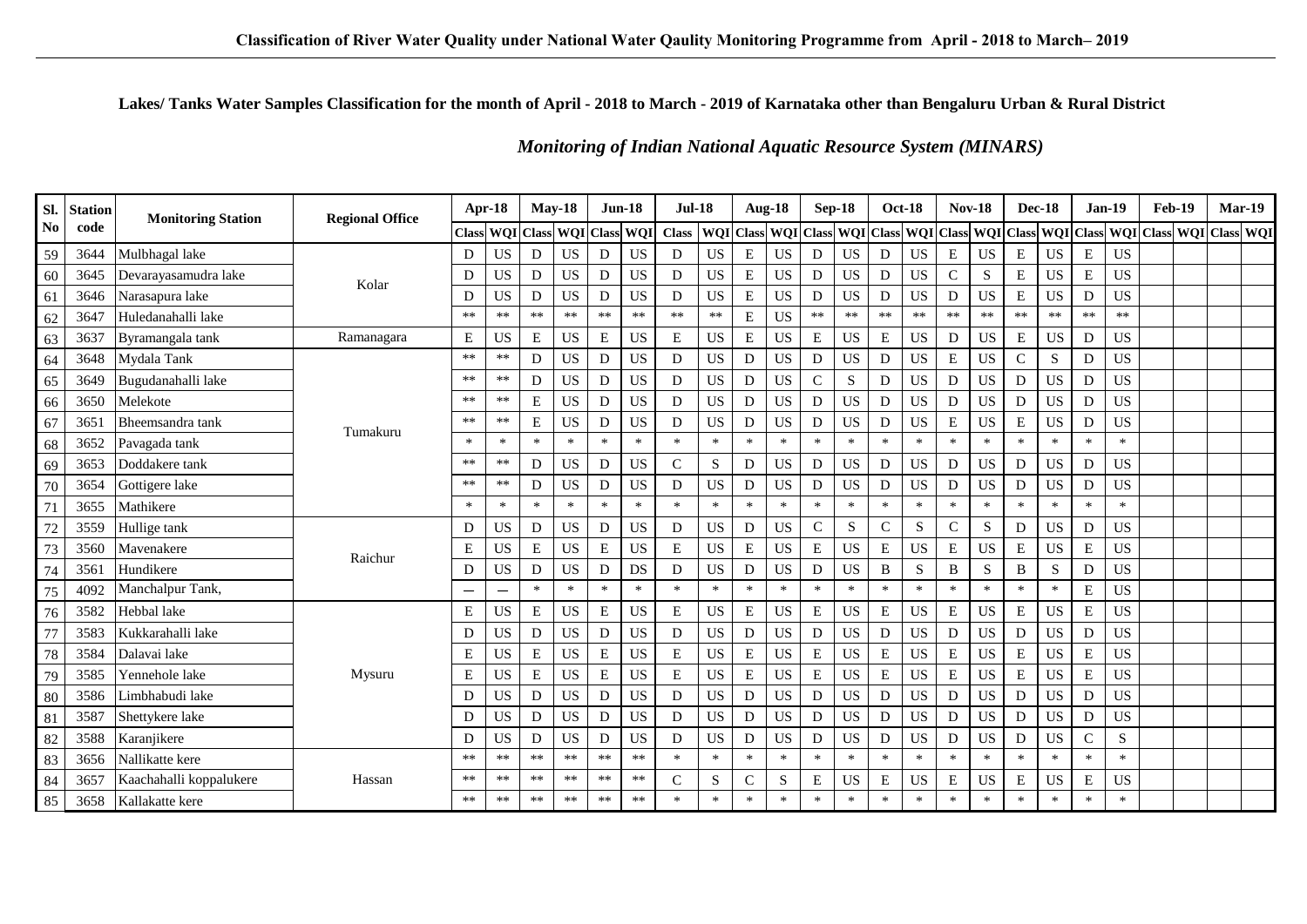| SI.               | <b>Station</b> | <b>Monitoring Station</b> | <b>Regional Office</b> |               | Apr-18     | <b>May-18</b> |                  | <b>Jun-18</b> |                            | <b>Jul-18</b> |                  | Aug-18       |             | <b>Sep-18</b>  |             |                | <b>Oct-18</b> | <b>Nov-18</b> |                  | <b>Dec-18</b> |                  |                | <b>Jan-19</b> | <b>Feb-19</b>           | Mar-19 |  |
|-------------------|----------------|---------------------------|------------------------|---------------|------------|---------------|------------------|---------------|----------------------------|---------------|------------------|--------------|-------------|----------------|-------------|----------------|---------------|---------------|------------------|---------------|------------------|----------------|---------------|-------------------------|--------|--|
| N <sub>o</sub>    | code           |                           |                        | <b>Class</b>  | WQI        | <b>Class</b>  | <b>WQI</b> Class |               | WQI                        | <b>Class</b>  | <b>WQI</b> Class |              | <b>WOI</b>  | <b>Class</b>   | WQI         | <b>Class</b>   | WQI           | <b>Class</b>  | <b>WQI</b> Class |               | <b>WQI</b> Class |                |               | WQI Class WQI Class WQI |        |  |
| 86                | 3659           | Mathana kere              |                        | D             | US         | ${\bf E}$     | <b>US</b>        | $\mathbf D$   | $\ensuremath{\mathrm{US}}$ | D             | <b>US</b>        | ${\bf D}$    | <b>US</b>   | D              | <b>US</b>   | D              | <b>US</b>     | ${\bf D}$     | US               | ${\bf D}$     | US               | ${\bf E}$      | <b>US</b>     |                         |        |  |
| 87                | 3660           | Hunasina kere             |                        | D             | <b>US</b>  | ${\bf E}$     | US               | $\mathbf D$   | <b>US</b>                  | D             | US               | D            | <b>US</b>   | D              | <b>US</b>   | D              | US            | D             | <b>US</b>        | D             | US               | D              | <b>US</b>     |                         |        |  |
| 88                | 3661           | Kokkanaghattadodda kere   |                        | E             | US         | E             | <b>US</b>        | D             | US                         | D             | <b>US</b>        | D            | US          | D              | <b>US</b>   | D              | <b>US</b>     | D             | <b>US</b>        | $\mathsf{C}$  | ${\bf S}$        | E              | <b>US</b>     |                         |        |  |
| 89                | 3662           | Kawshikakere              |                        | $**$          | $**$       | $**$          | $**$             | $**$          | $**$                       | $\ast$        | $\ast$           | $\ast$       | $*$         | $\ast$         | $\ast$      | $\ast$         | $\ast$        | $\ast$        | $\ast$           | $\ast$        | $\ast$           | $\ast$         | $\ast$        |                         |        |  |
| 90                | 3663           | Joladakatte               |                        | $**$          | $\ast\ast$ | $\ast\ast$    | $\ast\ast$       | $\ast\ast$    | $\ast\ast$                 | $\mathbf C$   | ${\bf S}$        | $\mathsf{C}$ | ${\bf S}$   | $\mathsf{C}$   | S           | $\mathsf{C}$   | ${\bf S}$     | $\mathsf{C}$  | ${\bf S}$        | $\mathsf{C}$  | ${\bf S}$        | $\mathsf{C}$   | $\mathbf S$   |                         |        |  |
| 91                | 3664           | Basavanahallikere         |                        | $**$          | $\ast\ast$ | $\ast\ast$    | $\ast\ast$       | $\ast\ast$    | $**$                       | $\mathbf C$   | ${\bf S}$        | $\mathsf C$  | ${\bf S}$   | $\mathsf C$    | $\mathbf S$ | $\mathsf C$    | ${\bf S}$     | ${\bf C}$     | ${\bf S}$        | $\mathbf C$   | S                | $\ast$         | $\ast$        |                         |        |  |
| 92                | 3665           | Lingappanakatte           |                        | $**$          | $\ast\ast$ | $\ast\ast$    | $\ast\ast$       | $\ast\ast$    | $**$                       | $\mathsf{C}$  | ${\bf S}$        | $\mathsf C$  | ${\bf S}$   | $\mathsf C$    | S           | $\mathsf C$    | ${\bf S}$     | ${\bf C}$     | ${\bf S}$        | $\mathsf{C}$  | $\mathbf S$      | $\mathsf{C}$   | $\mathbf S$   |                         |        |  |
| 93                | 3666           | Ganigarahosahallikere     |                        | $**$          | $\ast\ast$ | $\ast\ast$    | $\ast\ast$       | $\ast\ast$    | $**$                       | $\mathsf{C}$  | S                | $\mathbf C$  | ${\bf S}$   | $\mathsf{C}$   | S           | $\mathsf{C}$   | S             | ${\bf C}$     | ${\bf S}$        | $\mathsf{C}$  | $\mathbf S$      | $\mathbf C$    | $\mathbf S$   |                         |        |  |
| 94                | 3667           | Sathenahallidoddakere     | Hassan                 | $**$          | $***$      | $**$          | $\ast\ast$       | $\ast\ast$    | $**$                       | $\mathcal{C}$ | ${\bf S}$        | $\mathbf C$  | S           | $\mathsf{C}$   | S           | $\mathsf{C}$   | ${\bf S}$     | $\mathbf C$   | ${\bf S}$        | $\mathsf{C}$  | ${\bf S}$        | $\mathsf{C}$   | $\mathbf S$   |                         |        |  |
| 95                | 3668           | Sodharahallikere          |                        | $**$          | $***$      | $\ast\ast$    | $***$            | $\mathsf{C}$  | S                          | $\mathsf{C}$  | ${\bf S}$        | $\mathsf{C}$ | S           | $\mathsf{C}$   | S           | $\mathsf{C}$   | S             | $\mathbf C$   | ${\bf S}$        | $\mathsf{C}$  | ${\bf S}$        | $\mathsf{C}$   | $\mathbf S$   |                         |        |  |
| 96                | 3669           | Sheleramanahallikere      |                        | $\mathsf{C}$  | S          | $\mathsf{C}$  | S                | $\mathbf C$   | S                          | $\mathsf{C}$  | ${\bf S}$        | $\mathbf C$  | S           | $\mathsf{C}$   | S           | $\mathsf{C}$   | $\mathbf S$   | $\mathbf C$   | ${\bf S}$        | $\mathsf{C}$  | ${\bf S}$        | $\mathcal{C}$  | $\mathbf S$   |                         |        |  |
| 97                | 3670           | Hainarakatte              |                        | $**$          | $\ast\ast$ | $\ast\ast$    | $**$             | $\ast\ast$    | $**$                       | $\mathbf C$   | ${\bf S}$        | $\mathsf C$  | ${\bf S}$   | $\mathsf C$    | ${\bf S}$   | $\mathsf C$    | ${\bf S}$     | ${\bf C}$     | ${\bf S}$        | $\mathbf C$   | S                | $\ast$         | $\ast$        |                         |        |  |
| 98                | 3671           | Hanumanthapurakatte       |                        | $**$          | $\ast\ast$ | $\ast\ast$    | $\ast\ast$       | $\ast\ast$    | $**$                       | $\mathsf{C}$  | $\mathbf S$      | $\mathbf C$  | ${\bf S}$   | $\mathsf C$    | ${\bf S}$   | $\mathsf C$    | ${\bf S}$     | ${\bf C}$     | ${\bf S}$        | $\mathsf{C}$  | $\mathbf S$      | $\mathsf{C}$   | ${\bf S}$     |                         |        |  |
| 99                | 3672           | Sankalapurakere           |                        | $\ast\ast$    | $\ast\ast$ | $\ast\ast$    | $**$             | $\mathbf C$   | S                          | $\mathbf C$   | ${\bf S}$        | $\mathbf C$  | $\mathbf S$ | $\mathsf{C}$   | S           | $\mathbf C$    | $\mathbf S$   | $\mathbf C$   | ${\bf S}$        | $\mathsf{C}$  | $\mathbf S$      | $\ast$         | $\ast$        |                         |        |  |
| 100               | 3673           | Havalikere                |                        | $**$          | $**$       | $**$          | $**$             | $\mathbf C$   | ${\bf S}$                  | $\mathbf C$   | ${\bf S}$        | $\mathbf C$  | $\mathbf S$ | $\overline{C}$ | S           | $\mathsf{C}$   | $\mathbf S$   | $\mathbf C$   | ${\bf S}$        | $\mathsf{C}$  | $\mathbf S$      | $\overline{C}$ | $\mathbf S$   |                         |        |  |
| 101               | 3674           | Sathamangalakere          |                        | $**$          | $**$       | $**$          | $**$             | $**$          | $**$                       | $\ast$        | $\ast$           | $\ast$       | $\ast$      | $\ast$         | $\ast$      | $\ast$         | $\ast$        | $\ast$        | $\ast$           | $\ast$        | $\ast$           | $\ast$         | $\ast$        |                         |        |  |
| 102               | 3675           | B. Kalehallikere          |                        | $**$          | $***$      | $\ast\ast$    | $\ast\ast$       | $\ast\ast$    | $\ast\ast$                 | $\mathcal{C}$ | ${\bf S}$        | $\mathsf{C}$ | S           | C              | S           | $\mathsf{C}$   | ${\bf S}$     | $\mathsf{C}$  | S                | $\mathcal{C}$ | S                | $\ast$         | $\ast$        |                         |        |  |
| 103               | 3676           | Thavenahallikere          |                        | $\ast\ast$    | $\ast\ast$ | $\ast\ast$    | $\ast\ast$       | $\ast\ast$    | $**$                       | $\ast$        | $\ast$           | $\ast$       | $\ast$      | $\ast$         | $\ast$      | $\ast$         | $\ast$        | $\ast$        | $\ast$           | $\ast$        | $\ast$           | $\ast$         | $\ast$        |                         |        |  |
| 104               | 3677           | Sharanabasveshwara kere   | Kalaburagi             | D             | <b>US</b>  | ${\rm D}$     | US               | $\mathbf D$   | US                         | D             | <b>US</b>        | D            | <b>US</b>   | ${\bf E}$      | <b>US</b>   | E              | <b>US</b>     | ${\bf E}$     | <b>US</b>        | ${\bf E}$     | <b>US</b>        | ${\bf E}$      | US            |                         |        |  |
| 105               | 3678           | Ninjampura tank           | Bidar                  | $\ast$        | $\ast$     | $\ast$        | $\ast$           | $\ast$        | $\ast$                     | $\ast$        | $\ast$           | $\ast$       | $\ast$      | $\ast$         | $\ast$      | $\ast$         | $\ast$        | $\ast$        | $\ast$           | $\ast$        | $\ast$           | $\ast$         | $\ast$        |                         |        |  |
| 106               | 3679           | Bhutanala lake            | Vijayapura             | $\mathsf C$   | S          | D             | <b>US</b>        | D             | <b>US</b>                  | D             | <b>US</b>        | D            | <b>US</b>   | $\mathsf C$    | ${\bf S}$   | $\mathbf{C}$   | ${\bf S}$     | ${\bf C}$     | ${\bf S}$        | $\mathbf C$   | $\mathbf S$      | $\mathbf C$    | ${\bf S}$     |                         |        |  |
| 107               | 3680           | Killa lake                |                        | $\mathsf{C}$  | S          | D             | <b>US</b>        | $\mathbf C$   | S                          | $\mathcal{C}$ | ${\bf S}$        | $\mathbf C$  | S           | $\mathsf{C}$   | S           | $\mathsf{C}$   | $\mathbf S$   | $\mathbf C$   | ${\bf S}$        | $\mathsf{C}$  | ${\bf S}$        | $\mathsf{C}$   | ${\bf S}$     |                         |        |  |
| 108               | 3681           | Angol MI tank             | Belgavi                | $**$          | $**$       | $**$          | $**$             | $\mathbf D$   | <b>US</b>                  | D             | <b>US</b>        | ${\bf E}$    | <b>US</b>   | $\overline{C}$ | S           | $\overline{C}$ | $\mathbf S$   | ${\bf E}$     | <b>US</b>        | D             | <b>US</b>        | D              | <b>US</b>     |                         |        |  |
| 109               | 3682           | Kakati pond               |                        | $**$          | $***$      | E             | <b>US</b>        | ${\bf E}$     | <b>US</b>                  | $\mathbf E$   | <b>US</b>        | E            | <b>US</b>   | ${\bf E}$      | <b>US</b>   | E              | <b>US</b>     | ${\bf D}$     | <b>US</b>        | $\mathbf E$   | US               | ${\bf E}$      | <b>US</b>     |                         |        |  |
| 110               | 3683           | Herekere                  |                        | D             | US         | $\ast$        | $\ast$           | $\ast$        | $\ast$                     | $\ast$        | $\ast$           | D            | <b>US</b>   | ${\bf D}$      | <b>US</b>   | $\mathsf C$    | ${\bf S}$     | $\mathbf D$   | <b>US</b>        | D             | <b>US</b>        | D              | US            |                         |        |  |
| 111               | 3684           | Kelegere                  |                        | D             | <b>US</b>  | D             | US               | D             | <b>US</b>                  | D             | US               | D            | <b>US</b>   | $\mathbf D$    | <b>US</b>   | $\mathbf C$    | ${\bf S}$     | $\mathbf D$   | <b>US</b>        | D             | US               | D              | <b>US</b>     |                         |        |  |
| 112               | 3685           | Navalooru lake            |                        | D             | <b>US</b>  | D             | <b>US</b>        | $\mathbf D$   | <b>US</b>                  | D             | <b>US</b>        | D            | <b>US</b>   | ${\bf D}$      | <b>US</b>   | $\overline{C}$ | $\mathbf S$   | D             | <b>US</b>        | D             | US               | D              | US            |                         |        |  |
| 113               | 3686           | Nirasagarakere            | Dharwad                | $\mathcal{C}$ | S          | $\mathsf{C}$  | S                | $\mathbf D$   | <b>US</b>                  | $\mathbf C$   | S                | $\mathsf{C}$ | S           | $\mathsf{C}$   | S           | $\mathsf{C}$   | S             | $\mathbf C$   | S                | $\mathsf{C}$  | ${\bf S}$        | $\mathsf{C}$   | $\mathbf S$   |                         |        |  |
| 114               | 3687           | Nuggikere                 |                        | D             | <b>US</b>  | D             | <b>US</b>        | $\mathbf D$   | <b>US</b>                  | D             | <b>US</b>        | ${\bf D}$    | <b>US</b>   | ${\rm D}$      | <b>US</b>   | $\mathsf C$    | S             | D             | <b>US</b>        | D             | <b>US</b>        | D              | <b>US</b>     |                         |        |  |
| $\frac{115}{115}$ | 3688           | Sadanakere                |                        | D             | <b>US</b>  | D             | <b>US</b>        | D             | <b>US</b>                  | D             | <b>US</b>        | ${\bf D}$    | <b>US</b>   | D              | <b>US</b>   | $\mathsf{C}$   | S             | D             | <b>US</b>        | D             | <b>US</b>        | D              | <b>US</b>     |                         |        |  |
| 116               | 3689           | Someshwarakere            |                        | D             | <b>US</b>  | D             | <b>US</b>        | $\mathbf D$   | <b>US</b>                  | D             | <b>US</b>        | ${\bf D}$    | <b>US</b>   | ${\bf D}$      | <b>US</b>   | $\mathbf C$    | ${\bf S}$     | D             | <b>US</b>        | D             | US               | D              | <b>US</b>     |                         |        |  |
| 117               | 3690           | Unakalkere                |                        | D             | <b>US</b>  | D             | <b>US</b>        | D             | <b>US</b>                  | D             | <b>US</b>        | D            | <b>US</b>   | $\mathbf D$    | <b>US</b>   | $\mathbf C$    | ${\bf S}$     | $\mathbf D$   | <b>US</b>        | D             | US               | D              | US            |                         |        |  |
| 118               | 3691           | Vimanabhuthikere          |                        | $**$          | $**$       | B             | ${\bf S}$        | $\, {\bf B}$  | S                          | $\mathbf C$   | S                | B            | S           | B              | S           | $\mathbf C$    | ${\bf S}$     | $\, {\bf B}$  | ${\bf S}$        | $\mathsf{C}$  | ${\bf S}$        | $\mathsf{C}$   | $\mathbf S$   |                         |        |  |
| 119               | 3692           | Kunduvadakere             | Davanagere             | $**$          | $\ast\ast$ | $\mathbf C$   | ${\bf S}$        | $\mathbf C$   | ${\bf S}$                  | $\mathbf C$   | ${\bf S}$        | B            | $\mathbf S$ | $\mathsf{C}$   | $\mathbf S$ | $\mathsf{C}$   | $\mathbf S$   | $\bf{B}$      | ${\bf S}$        | $\mathsf{C}$  | $\mathbf S$      | $\overline{C}$ | $\mathbf S$   |                         |        |  |
| 120               | 3693           | Bhathikere                |                        | $**$          | $**$       | D             | <b>US</b>        | D             | <b>US</b>                  | D             | <b>US</b>        | D            | <b>US</b>   | $\mathbf D$    | <b>US</b>   | ${\bf D}$      | <b>US</b>     | D             | <b>US</b>        | D             | <b>US</b>        | D              | <b>US</b>     |                         |        |  |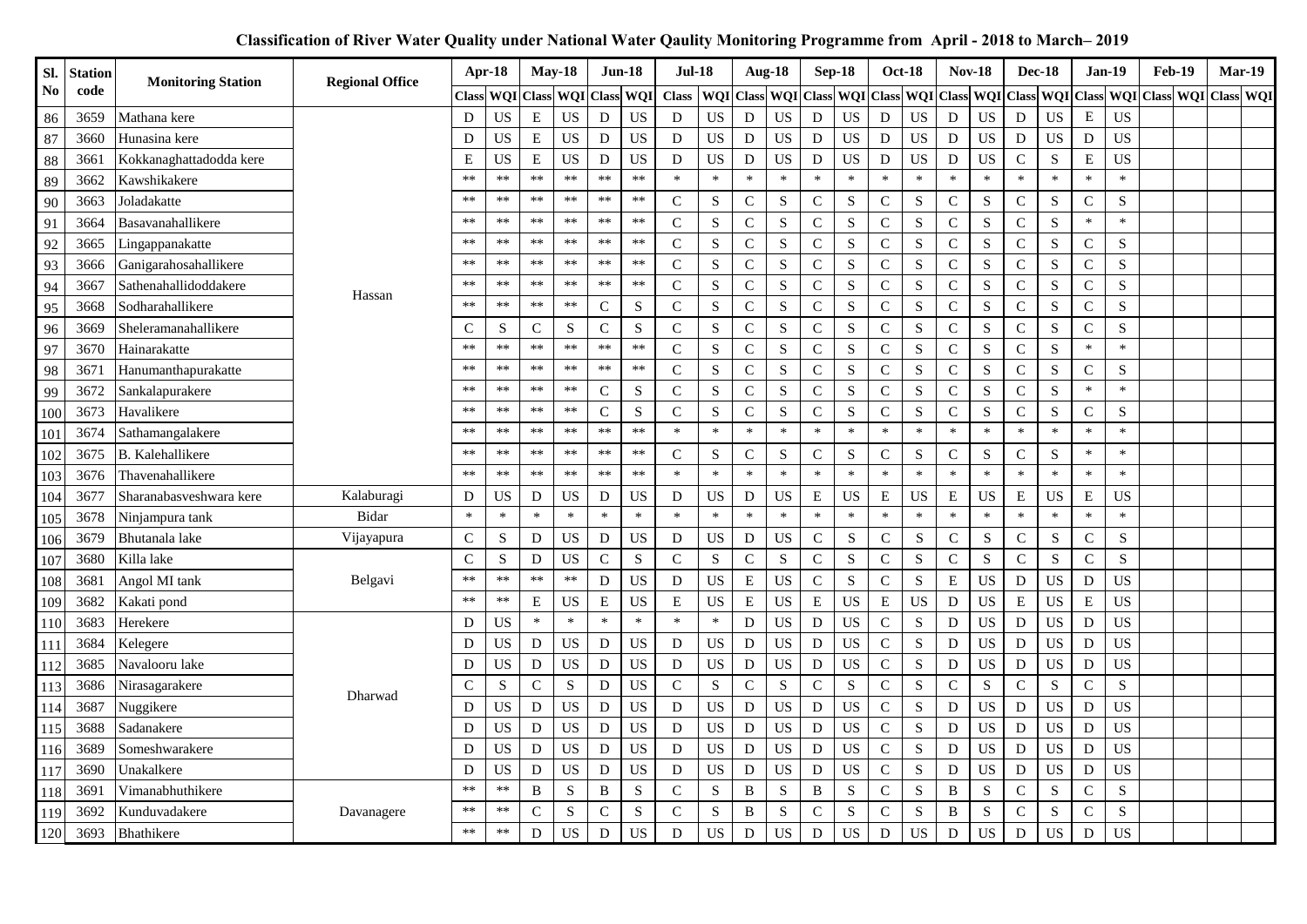|            | Sl. Station | <b>Monitoring Station</b> | <b>Regional Office</b> |    | Apr-18    | $Mav-18$                      |           |        | $Jun-18$  | <b>Jul-18</b>                                                                                                               |     |              | Aug- $18$ |                      | $Sep-18$  |        | <b>Oct-18</b> | $Nov-18$ |              | <b>Dec-18</b> |   | Jan-19    | Feb-19 | <b>Mar-19</b> |
|------------|-------------|---------------------------|------------------------|----|-----------|-------------------------------|-----------|--------|-----------|-----------------------------------------------------------------------------------------------------------------------------|-----|--------------|-----------|----------------------|-----------|--------|---------------|----------|--------------|---------------|---|-----------|--------|---------------|
|            | code        |                           |                        |    |           | Class WQI Class WQI Class WQI |           |        |           | Class   WQI   Class   WQI   Class   WQI   Class   WQI   Class   WQI   Class   WQI   Class   WQI   Class   WQI   Class   WQI |     |              |           |                      |           |        |               |          |              |               |   |           |        |               |
| 121        | 3694        | Shanthisagarkere          |                        | ** | **        | $\sim$                        |           |        |           |                                                                                                                             |     |              |           |                      |           | $\sim$ | د،            |          | ъ.           | -0            |   |           |        |               |
| 122<br>1/2 | 3695        | Kondajjikere              | Davanagere             |    | US        | $\sim$                        |           | $\sim$ | D.        |                                                                                                                             |     |              | US        | D                    | <b>US</b> | $\sim$ | $\sim$<br>د،  | $\sim$   | D.           | - 2           |   |           |        |               |
| 123        | 3696        | Aianakere                 |                        |    | <b>US</b> |                               | <b>US</b> | D      | <b>US</b> |                                                                                                                             | US. | E            | US.       | $\blacksquare$<br>н. | <b>US</b> | E      | <b>US</b>     | D        | <b>US</b>    | US            | E | <b>US</b> |        |               |
| 124        | 3697        | Mattadakere               | Chitradurga            |    | US.       |                               | <b>US</b> | D      | US        |                                                                                                                             | US. |              | US.       |                      | <b>US</b> | D      | <b>US</b>     | D        | <b>US</b>    | <b>US</b>     |   | <b>US</b> |        |               |
| 125        | 3565        | Pilikula tank             | Mangaluru              |    | ى         |                               |           | B      |           | B                                                                                                                           |     | $\mathbf{B}$ |           | B                    |           |        |               |          | $\sim$<br>D. |               | B |           |        |               |

#### **Ground Water ( Bore Well) Samples Classification for the month of April - 2018 to March - 2019**

*Monitoring of Indian National Aquatic Resource System (MINARS)* 

|    | <b>Station</b> | <b>Monitoring Location</b>                                                         | <b>Regional Office</b> |                          | $Apr-18$                 |   | <b>May-18</b> | $Jun-18$ |           | $Jul-18$                                                                                                                                                                                                                      |     |   | $Aug-18$      |               | $Sep-18$ |   | <b>Oct-18</b> | $Nov-18$ |      | <b>Dec-18</b> |    | $Jan-19$ |      | Feb-19 |  | <b>Mar-19</b> |
|----|----------------|------------------------------------------------------------------------------------|------------------------|--------------------------|--------------------------|---|---------------|----------|-----------|-------------------------------------------------------------------------------------------------------------------------------------------------------------------------------------------------------------------------------|-----|---|---------------|---------------|----------|---|---------------|----------|------|---------------|----|----------|------|--------|--|---------------|
| No | code           |                                                                                    |                        |                          |                          |   |               |          |           | Class  WQI  Class  WQI  Class  WQI  Class   WQI  Class   WQI  Class  WQI  Class  WQI  Class  WQI  Class  WQI  Class  WQI  Class   WQI  Class   WQI  Class   WQI  Class   WQI  Class   WQI   Class   WQI   Class   WQI   Class |     |   |               |               |          |   |               |          |      |               |    |          |      |        |  |               |
|    | 3564           | Bore well water near<br>Mangalijyothi school MSW<br>site Vammanjoor                | Mangaluru              | $\mathcal{C}$            |                          |   | S             | B        | S.        | B                                                                                                                                                                                                                             | -S  | B | $\mathcal{L}$ | $\mathbf{B}$  |          | A | S.            | A        | S    | А             | -8 | B        | S.   |        |  |               |
|    | 4093           | M/s Sugureshwara IND,<br>196(P), KIADB Ind Growth<br>Center, Chika sugar, Raichur. | Raichur                | $\overline{\phantom{0}}$ | $\overline{\phantom{0}}$ | E | <b>US</b>     | E        | <b>US</b> |                                                                                                                                                                                                                               | US. |   | US            | $\mathcal{C}$ |          |   | US.           | $**$     | $**$ | **            | ** | $**$     | $**$ |        |  |               |

Note:  $*$ -No Water in the River/ Reservior/ Samples are not Collected.

\*\* - Sample not collected

Class "A" – Drinking water source without conventional treatment but after disinfection.

Class "B" – Out door bathing (organized)

Class " $C$ " – Drinking Water Source with conventional treatment followed by disinf

Class "D" – Propagation of wild life, fisheries

Class "E" – Irrigation, Industrial cooling, Controlled Waste dispos

**WQI = Water Quality Index, S means Satisfactory, US means Unsatisfactory**

WQI - Water Quality Index : ( DO ≥4 mg/L BOD ≤ 3 mg/L FC ≤ 2500 MPN/100ml & TC≤ 5000 MPN/100ml ).

**Sd/-**

 **Chief Scientific officer - 1**